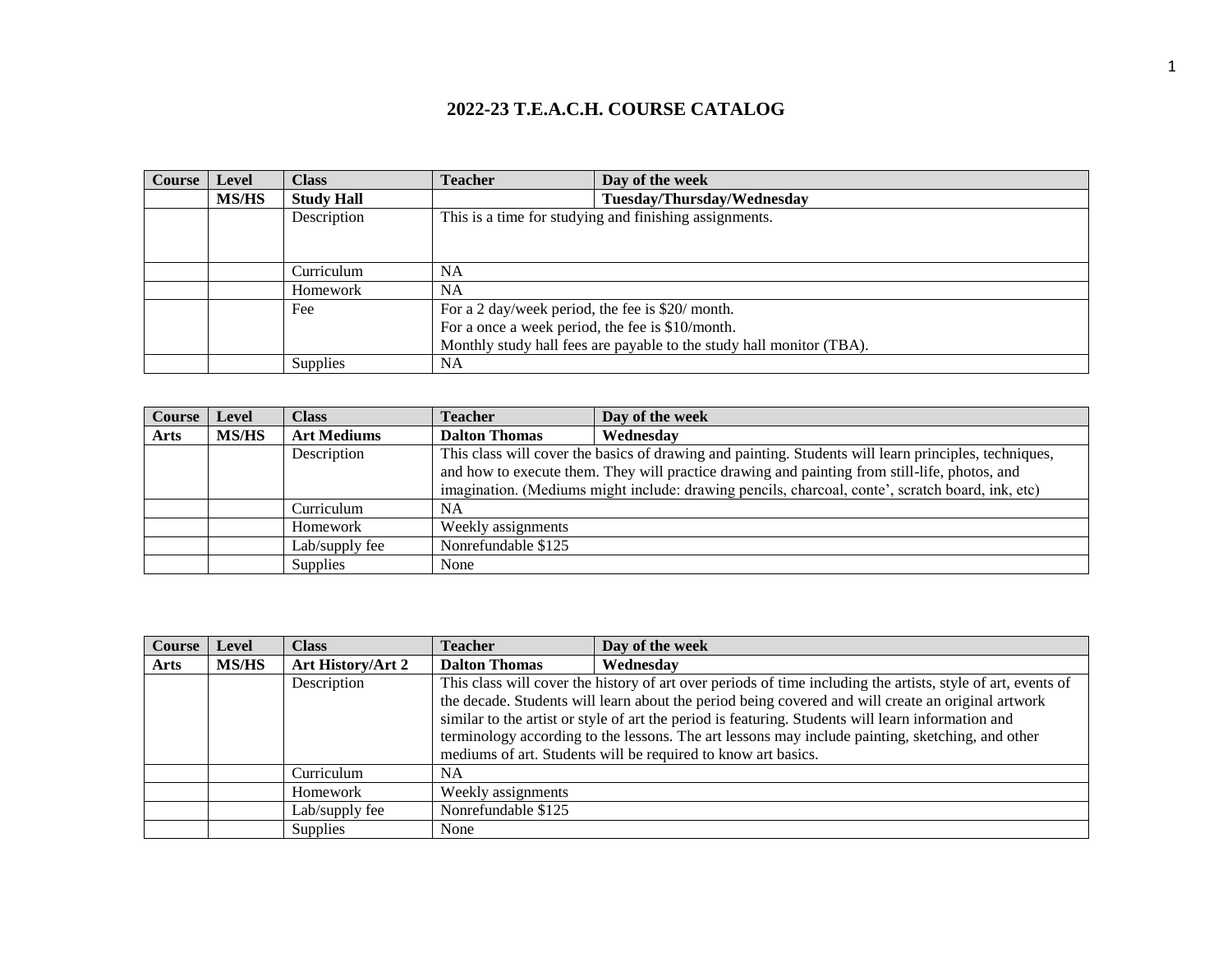| <b>Course</b> | <b>Level</b> | <b>Class</b>       | <b>Teacher</b>                                | Day of the week                                                                                                                                                                                                                                                                                                                                                                                                                                                                                                                                                                                                                                                                                                                                                                                                                                        |
|---------------|--------------|--------------------|-----------------------------------------------|--------------------------------------------------------------------------------------------------------------------------------------------------------------------------------------------------------------------------------------------------------------------------------------------------------------------------------------------------------------------------------------------------------------------------------------------------------------------------------------------------------------------------------------------------------------------------------------------------------------------------------------------------------------------------------------------------------------------------------------------------------------------------------------------------------------------------------------------------------|
| <b>Arts</b>   | <b>MS/HS</b> | <b>Photography</b> | <b>Dalton Thomas</b>                          | Wednesdav                                                                                                                                                                                                                                                                                                                                                                                                                                                                                                                                                                                                                                                                                                                                                                                                                                              |
|               |              | Description        | career.                                       | Students will learn about the art of photography and photography as a career. We will take it all one<br>step at a time. We will start by learning the fundamental elements of photography and using a camera.<br>Once we have a grasp on that, we will move into preparing for a photoshoot by learning about<br>lighting, posing, and gathering inspiration. Then we will spend time participating in real photoshoots<br>& workshops to practice the skills we have learned and to explore different types of photography and<br>ways that photography can become a career. We will finish by learning the basics of editing photos<br>and preparing to present them to the world by launching a website and printing our work. Beginner or<br>advanced, students are welcome to participate in this class and learn about this fantastic hobby and |
|               |              | Curriculum         | NA.                                           |                                                                                                                                                                                                                                                                                                                                                                                                                                                                                                                                                                                                                                                                                                                                                                                                                                                        |
|               |              | Homework           | 1-1.5 hours weekly                            |                                                                                                                                                                                                                                                                                                                                                                                                                                                                                                                                                                                                                                                                                                                                                                                                                                                        |
|               |              | Lab/supply fee     | \$35                                          |                                                                                                                                                                                                                                                                                                                                                                                                                                                                                                                                                                                                                                                                                                                                                                                                                                                        |
|               |              | Supplies           | (preferred), a laptop, and a one-inch binder. | Students need to provide their own Point and Shoot beginner camera or professional DSLR camera                                                                                                                                                                                                                                                                                                                                                                                                                                                                                                                                                                                                                                                                                                                                                         |

| Course      | <b>Level</b> | <b>Class</b>       | <b>Teacher</b>                 | Day of the week                                                                                                                                                                                                                                                                                                                                                                                                           |
|-------------|--------------|--------------------|--------------------------------|---------------------------------------------------------------------------------------------------------------------------------------------------------------------------------------------------------------------------------------------------------------------------------------------------------------------------------------------------------------------------------------------------------------------------|
| <b>Arts</b> | <b>MS/HS</b> | Scrapbook/Yearbook | <b>Alexis Lopez</b>            | Wednesdav                                                                                                                                                                                                                                                                                                                                                                                                                 |
|             |              | Description        | your scrapbooking needs.       | Studies show a person can take an average of 150 pictures per year. Most of the time we keep them<br>saved on a phone or throw them in a box. In this class, we will collect all your developed pictures and<br>create different albums according to their category. We will learn different techniques to make your<br>albums memorable. My motto is to strive to provide inspiration, creativity, and fun while meeting |
|             |              | Curriculum         | <b>NA</b>                      |                                                                                                                                                                                                                                                                                                                                                                                                                           |
|             |              | Homework           | Take and develop your pictures |                                                                                                                                                                                                                                                                                                                                                                                                                           |
|             |              | Lab/supply fee     |                                | Nonrefundable \$100 supply fee for scrapbook paper, stickers, borders, etc.                                                                                                                                                                                                                                                                                                                                               |
|             |              | Supplies           |                                | Developed pictures, scrapbook albums minimum size 8 X 8, metallic markers scrapbook.com<br>(beginner scrapbook kit-basic tools \$49 take and extra 6% off with code : CRAFT2021)                                                                                                                                                                                                                                          |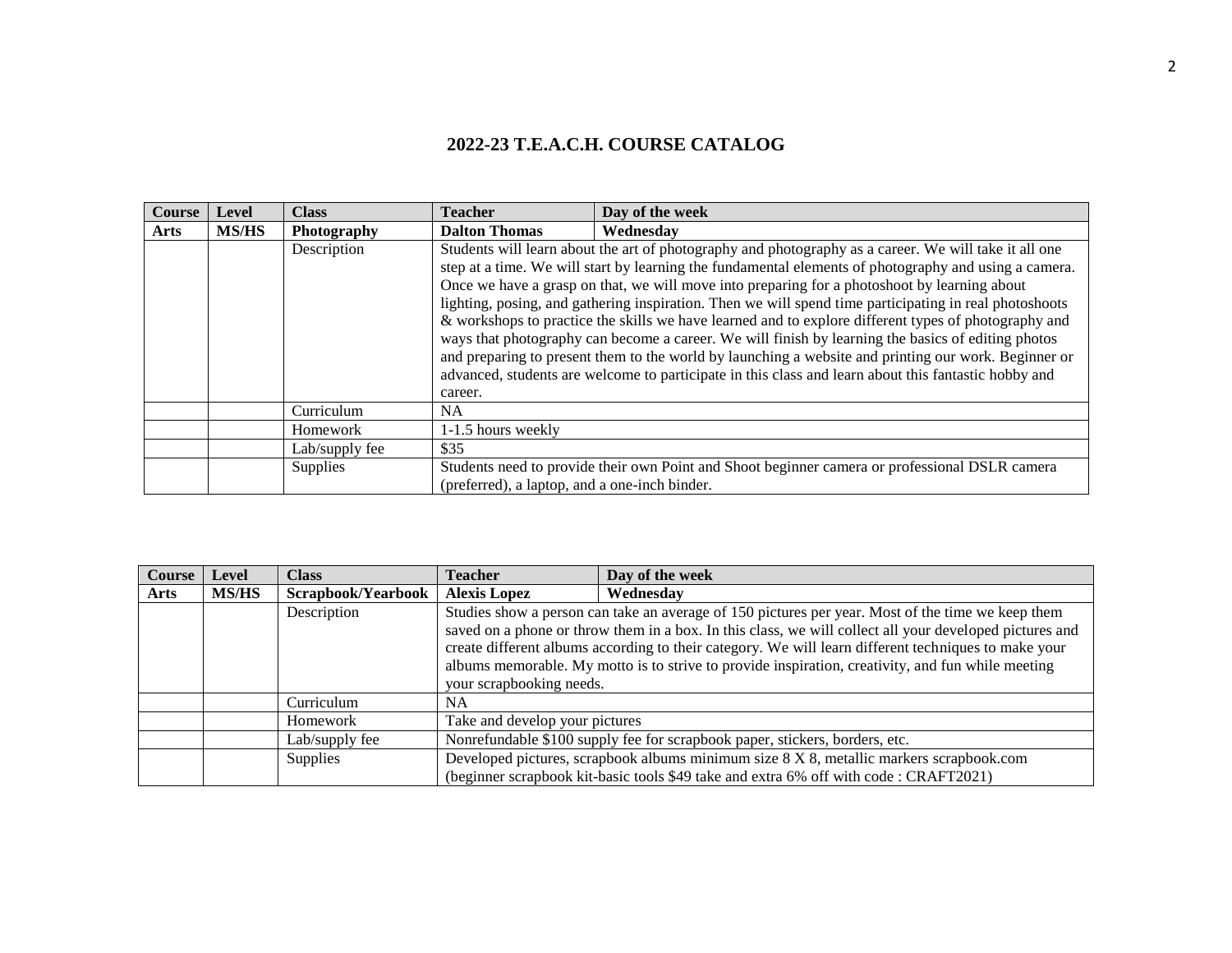| <b>Course</b> | <b>Level</b> | <b>Class</b>         | <b>Teacher</b>                                              | Day of the week                                                                                        |
|---------------|--------------|----------------------|-------------------------------------------------------------|--------------------------------------------------------------------------------------------------------|
| <b>Arts</b>   | <b>MS/HS</b> | <b>Culinary Arts</b> | <b>Alexis Lopez</b>                                         | Wednesdav                                                                                              |
|               |              | Description          | sanitation, and hospitality. Ages $13+years$                | This class teaches professional culinary skills and techniques. Hands-on training in food preparation, |
|               |              | Curriculum           | Culinary Foundations by Wayne Gisslen (find used on Amazon) |                                                                                                        |
|               |              | Homework             | Food purchases for the assignments                          |                                                                                                        |
|               |              | Lab/supply fee       | \$80/semester class time food fee                           |                                                                                                        |
|               |              | Supplies             | kitchen kits (TBA), spiral notebook, and pencils.           |                                                                                                        |

| Course      | Level | <b>Class</b>                | <b>Teacher</b>                                  | Day of the week                                                                                      |
|-------------|-------|-----------------------------|-------------------------------------------------|------------------------------------------------------------------------------------------------------|
| <b>Arts</b> | MS/HS | <b>Orchestra &amp; Band</b> | <b>Brook Deaton</b>                             | Wednesday                                                                                            |
|             |       | Description                 |                                                 | For students seeking a music education or to improve on a musical instrument already in their        |
|             |       |                             |                                                 | repertoire. Students will acquire a foundation for their musical instrument while learning to read   |
|             |       |                             |                                                 | music, apply basic improvisational skills, and perform as an orchestral/ensemble member along fellow |
|             |       |                             |                                                 | musicians and classmates. Ages 13-18. All students are required to attend every performance.         |
|             |       | Curriculum                  | <b>NA</b>                                       |                                                                                                      |
|             |       | Homework                    | 2-5 hours weekly practice                       |                                                                                                      |
|             |       | Lab/supply fee              | <b>NA</b>                                       |                                                                                                      |
|             |       | Supplies                    | Students need to provide their own instruments. |                                                                                                      |

| Course | Level        | <b>Class</b>   | <b>Teacher</b>                        | Day of the week                                                                                      |
|--------|--------------|----------------|---------------------------------------|------------------------------------------------------------------------------------------------------|
| Arts   | <b>MS/HS</b> | Choir & Vocal  | <b>Brook Deaton</b>                   | Wednesday                                                                                            |
|        |              | Performance    |                                       |                                                                                                      |
|        |              | Description    |                                       | Choral activities. There will be several public performances, including a musical performance at the |
|        |              |                |                                       | end of each semester for students to display their progress to family and friends. All students are  |
|        |              |                | required to attend every performance. |                                                                                                      |
|        |              | Curriculum     | NA                                    |                                                                                                      |
|        |              | Homework       | <b>NA</b>                             |                                                                                                      |
|        |              | Lab/supply fee | <b>NA</b>                             |                                                                                                      |
|        |              | Supplies       | <b>NA</b>                             |                                                                                                      |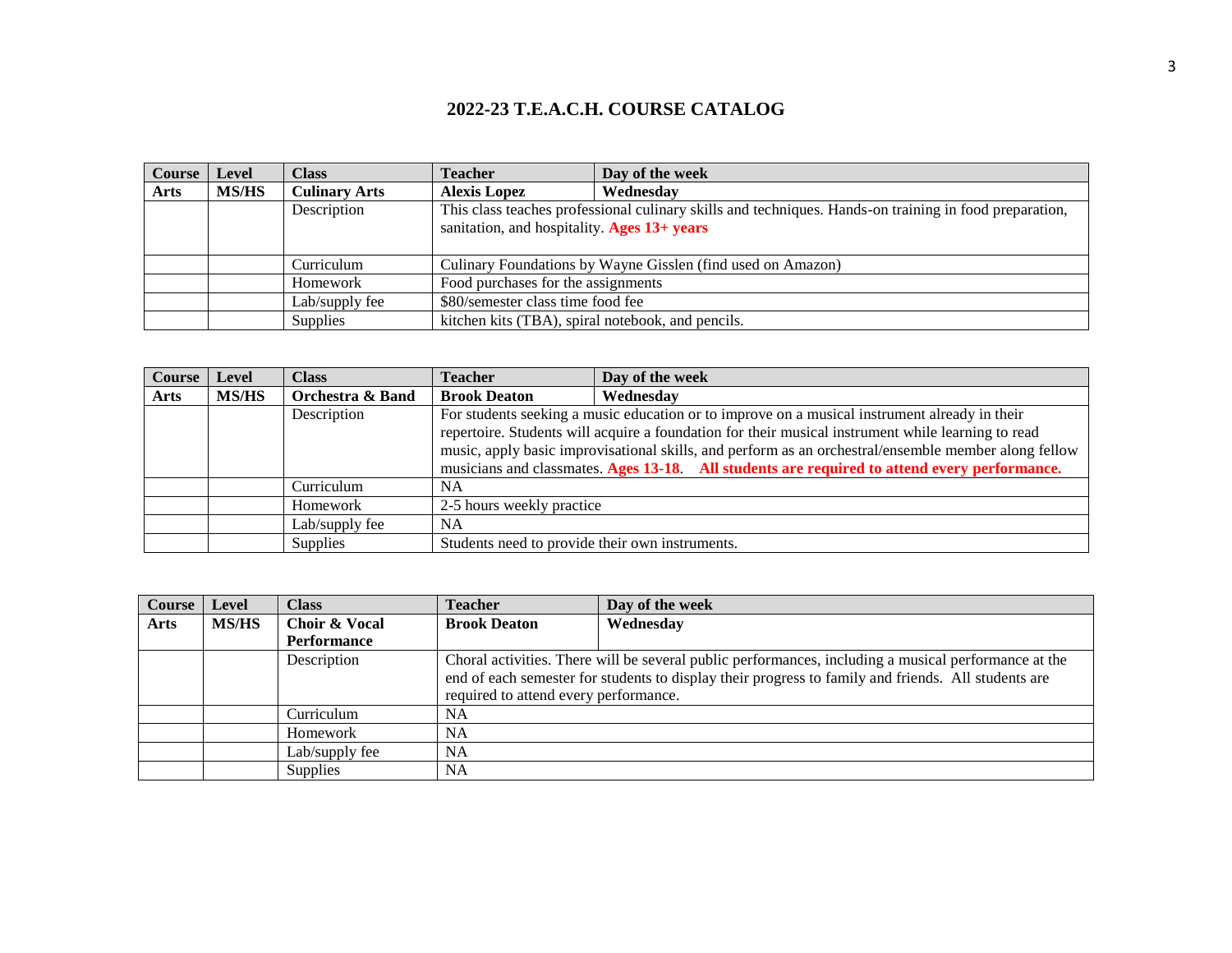| <b>Course</b>    | Level             | <b>Class</b>     | <b>Teacher</b>                                   | Day of the week                                                                                                                                                                                                                                                                                                                                                                                          |
|------------------|-------------------|------------------|--------------------------------------------------|----------------------------------------------------------------------------------------------------------------------------------------------------------------------------------------------------------------------------------------------------------------------------------------------------------------------------------------------------------------------------------------------------------|
| <b>Electives</b> | <b>Elementary</b> | Home             | <b>Sally Fincher</b>                             | Wednesday                                                                                                                                                                                                                                                                                                                                                                                                |
|                  |                   | <b>Economics</b> |                                                  |                                                                                                                                                                                                                                                                                                                                                                                                          |
|                  |                   | Description      | around the sewing machine and kitchen. Ages 6-11 | This class is geared for young students who have no experience with sewing or baking. The first<br>semester will include basic hand sewing crafts & group projects that teach students how to use a<br>sewing machine. The second semester will launch our novice cooking class starting with common<br>baking knowledge. Students will complete this course with a firm foundation of knowing their way |
|                  |                   | Curriculum       | <b>NA</b>                                        |                                                                                                                                                                                                                                                                                                                                                                                                          |
|                  |                   | Homework         | As needed                                        |                                                                                                                                                                                                                                                                                                                                                                                                          |
|                  |                   | Lab/supply fee   | <b>NA</b>                                        |                                                                                                                                                                                                                                                                                                                                                                                                          |
|                  |                   | Supplies         |                                                  | Students must bring their own sewing machine, new pattern $\&$ fabric for project if needed.                                                                                                                                                                                                                                                                                                             |

| Course           | <b>Level</b> | Class                 | <b>Teacher</b>                                | Day of the week                                                                                                                                                                                                                                                                                                                                                                                                                                                                                                                                                           |
|------------------|--------------|-----------------------|-----------------------------------------------|---------------------------------------------------------------------------------------------------------------------------------------------------------------------------------------------------------------------------------------------------------------------------------------------------------------------------------------------------------------------------------------------------------------------------------------------------------------------------------------------------------------------------------------------------------------------------|
| <b>Electives</b> | <b>MS/HS</b> | <b>Home Economics</b> | <b>Sally Fincher</b>                          | Wednesday                                                                                                                                                                                                                                                                                                                                                                                                                                                                                                                                                                 |
|                  |              | Description           |                                               | This welcomes students with sewing experience and can use a sewing machine. The first semester:<br>group projects for advanced and novice seamstress including garments with buttons and zippers,<br>depending on each student's ability. Second semester: homestead-style cooking class that includes<br>common baking knowledge, cheese making, bread kneading & crafting from scratch, soap making,<br>and canning & preservation. Students will complete this course with a firm foundation of knowing<br>their way around the sewing machine and kitchen. Ages $11+$ |
|                  |              | Curriculum            | NA                                            |                                                                                                                                                                                                                                                                                                                                                                                                                                                                                                                                                                           |
|                  |              | Homework              | As needed                                     |                                                                                                                                                                                                                                                                                                                                                                                                                                                                                                                                                                           |
|                  |              | Lab/supply fee        | \$50 for sewing projects & baking ingredients |                                                                                                                                                                                                                                                                                                                                                                                                                                                                                                                                                                           |
|                  |              | <b>Supplies</b>       |                                               | Students must bring their own sewing machines, new patterns & fabric for project as needed.                                                                                                                                                                                                                                                                                                                                                                                                                                                                               |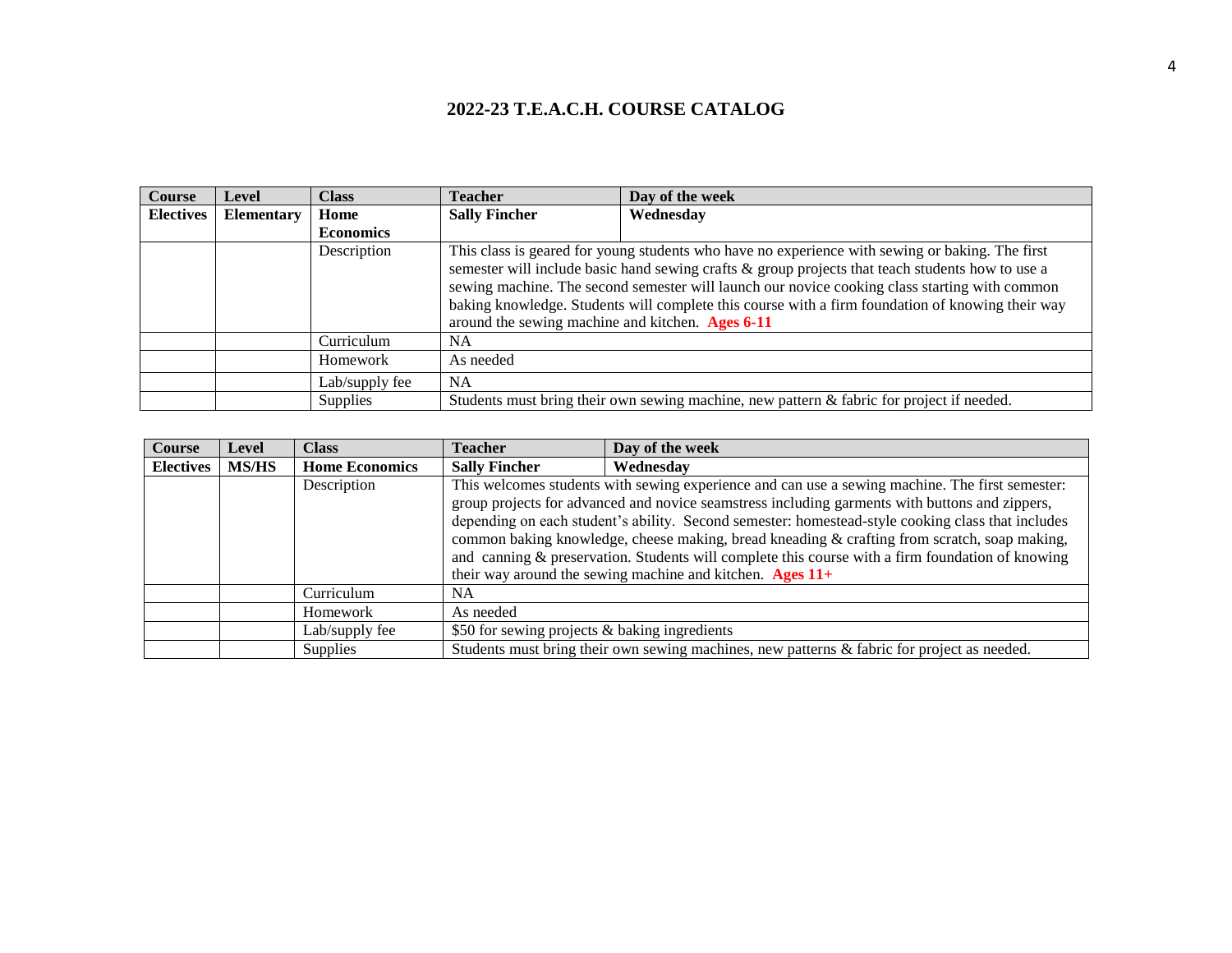| <b>Course</b>    | Level        | <b>Class</b>    | <b>Teacher</b>         | Day of the week                                                                            |
|------------------|--------------|-----------------|------------------------|--------------------------------------------------------------------------------------------|
| <b>Electives</b> | <b>MS/HS</b> | <b>Robotics</b> | <b>Sarah Bridges</b>   | Wednesday                                                                                  |
|                  |              | Description     |                        | Students learn the engineering method, problem solving strategies, and the fundamentals of |
|                  |              |                 |                        | electronics and mechanics in this highly hands-on class. Ages $12+$                        |
|                  |              |                 |                        |                                                                                            |
|                  |              | Curriculum      | Supplied by instructor |                                                                                            |
|                  |              | Homework        | NA                     |                                                                                            |
|                  |              | Lab/supply fee  | \$45/semester          |                                                                                            |
|                  |              | <b>Supplies</b> | <b>NA</b>              |                                                                                            |

| <b>Course</b>    | Level        | <b>Class</b>             | Teacher                                                                                                                                                                                                                                                                                                                                                                                                                                                                                                                                                   | Day of the week                                                    |
|------------------|--------------|--------------------------|-----------------------------------------------------------------------------------------------------------------------------------------------------------------------------------------------------------------------------------------------------------------------------------------------------------------------------------------------------------------------------------------------------------------------------------------------------------------------------------------------------------------------------------------------------------|--------------------------------------------------------------------|
| <b>Electives</b> | <b>MS/HS</b> | <b>Keyboarding and</b>   | <b>Sarah Bridges</b>                                                                                                                                                                                                                                                                                                                                                                                                                                                                                                                                      | Wednesday                                                          |
|                  |              | <b>Computer Literacy</b> |                                                                                                                                                                                                                                                                                                                                                                                                                                                                                                                                                           |                                                                    |
|                  |              | through Video            |                                                                                                                                                                                                                                                                                                                                                                                                                                                                                                                                                           |                                                                    |
|                  |              | <b>Game Design</b>       |                                                                                                                                                                                                                                                                                                                                                                                                                                                                                                                                                           |                                                                    |
|                  |              | Description              | Students learn touch typing, good coding habits, programming logic, debugging, and more by creating<br>short animated projects and games. Students explore terminology and concepts they will later<br>encounter in other programming languages as well as the history and science of computers. If students<br>are interested in careers in gaming or animation, or just wish to develop typing skills and computer<br>literacy in general, this course is a fun place to start. Neither prior programming skills nor computer<br>knowledge is required. |                                                                    |
|                  |              | Curriculum               | Supplied by Instructor                                                                                                                                                                                                                                                                                                                                                                                                                                                                                                                                    |                                                                    |
|                  |              | Homework                 | As needed                                                                                                                                                                                                                                                                                                                                                                                                                                                                                                                                                 |                                                                    |
|                  |              | Lab/supply fee           | \$45 per semester                                                                                                                                                                                                                                                                                                                                                                                                                                                                                                                                         |                                                                    |
|                  |              | <b>Supplies</b>          |                                                                                                                                                                                                                                                                                                                                                                                                                                                                                                                                                           | Laptop running any version of Windows (NO Chromebooks, iPads, etc) |

| Course           | <b>Level</b> | Class           | <b>Teacher</b>                    | Day of the week                                                             |
|------------------|--------------|-----------------|-----------------------------------|-----------------------------------------------------------------------------|
| <b>Electives</b> | <b>MS/HS</b> | Chess           | <b>Sarah Bridges</b>              | Wednesday                                                                   |
|                  |              | Description     |                                   | Students will not only learn the fundamentals of chess but also strategies. |
|                  |              |                 |                                   |                                                                             |
|                  |              |                 |                                   |                                                                             |
|                  |              | Curriculum      | Chess kits supplied by Instructor |                                                                             |
|                  |              | Homework        | <b>NA</b>                         |                                                                             |
|                  |              | Lab/supply fee  | <b>NA</b>                         |                                                                             |
|                  |              | <b>Supplies</b> | NA                                |                                                                             |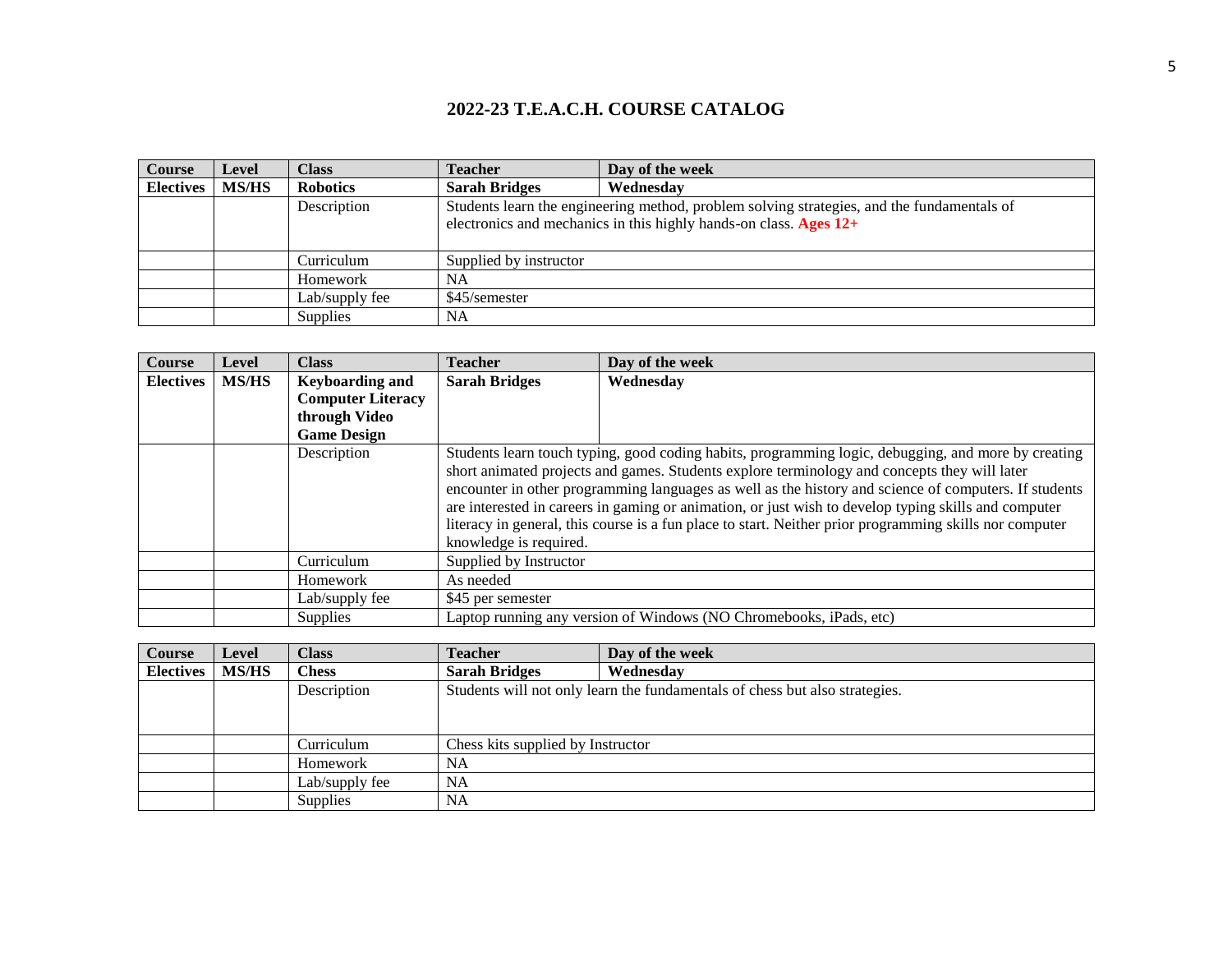| <b>Course</b>    | Level        | <b>Class</b>         | <b>Teacher</b>                         | Day of the week                                                                                          |  |  |
|------------------|--------------|----------------------|----------------------------------------|----------------------------------------------------------------------------------------------------------|--|--|
| <b>Languages</b> | <b>MS/HS</b> | Spanish $1 & 2$      | <b>Beatrice Lopez</b>                  | Wednesday                                                                                                |  |  |
|                  |              | Description          |                                        | Both courses focus on conversation, emphasizing pronunciation, fluency, grammar, and vocabulary at an    |  |  |
|                  |              |                      |                                        | everyday level. It also provides knowledge, vocabulary, and linguistic structures as well as an          |  |  |
|                  |              |                      |                                        | introduction to Spanish culture. Spanish 2 pre-requisite: Spanish 1                                      |  |  |
|                  |              | Curriculum           | Grades 6-12 Spanish 1: No textbook     |                                                                                                          |  |  |
|                  |              |                      |                                        | Grades 9-12 Spanish 2: Living Language Ultimate Spanish Beginner-Intermediate ISBN-13: 978-              |  |  |
|                  |              |                      | 1400009619 (yellow book)\$15 paperback |                                                                                                          |  |  |
|                  |              | Homework             |                                        | As needed                                                                                                |  |  |
|                  |              | Lab/supply fee       | \$45/semester                          |                                                                                                          |  |  |
|                  |              | <b>Supplies</b>      | <b>NA</b>                              |                                                                                                          |  |  |
| Course           | Level        | <b>Class</b>         | <b>Teacher</b>                         | Day of the week                                                                                          |  |  |
| <b>Languages</b> | <b>MS/HS</b> | Beginning &          | <b>Carolyn Myers</b>                   | <b>Thursday</b>                                                                                          |  |  |
|                  |              | <b>Advanced Sign</b> |                                        |                                                                                                          |  |  |
|                  |              | <b>Languages</b>     |                                        |                                                                                                          |  |  |
|                  |              | (ASL)                |                                        |                                                                                                          |  |  |
|                  |              | Description          |                                        | For vocabulary, the lessons are reinforced by using stories. Students will also learn about deaf grammar |  |  |
|                  |              |                      |                                        | and culture. Sign Language websites will be assigned for homework, yet can be accomplished differently   |  |  |
|                  |              |                      |                                        | if a family needs another way to learn at home. Games played in class enhance their fun and expand the   |  |  |
|                  |              |                      | students' learning                     |                                                                                                          |  |  |
|                  |              | Curriculum           | NA                                     |                                                                                                          |  |  |
|                  |              | Homework             | As needed                              |                                                                                                          |  |  |
|                  |              | Lab/supply fee       | <b>NA</b>                              |                                                                                                          |  |  |
|                  |              | <b>Supplies</b>      | NA                                     |                                                                                                          |  |  |

| Course | Level     | <b>Class</b>              | <b>Teacher</b>                                                                                             | Day of the week                                                                                             |
|--------|-----------|---------------------------|------------------------------------------------------------------------------------------------------------|-------------------------------------------------------------------------------------------------------------|
| Math   | <b>HS</b> | <b>Personal Financial</b> | <b>Marla Denman</b>                                                                                        | Wednesday                                                                                                   |
|        |           | <b>Literacy</b>           |                                                                                                            |                                                                                                             |
|        |           | Description               |                                                                                                            | This practical math elective trains students in mathematical applications used in everyday situations. This |
|        |           |                           |                                                                                                            | course includes real-world examples and an emphasis on critical thinking skills to solve life problems.     |
|        |           |                           | Topics include personal finance skills, budgeting, mortgages, car loans, insurance, assets & debts, income |                                                                                                             |
|        |           |                           |                                                                                                            | tax & withholdings, saving for college, emergencies & retirement, taxes & tips, buying versus renting,      |
|        |           |                           | writing checks and net worth.                                                                              |                                                                                                             |
|        |           | Curriculum                | Provided by Instructor                                                                                     |                                                                                                             |
|        |           | Homework                  | NA.                                                                                                        |                                                                                                             |
|        |           | Lab/supply fee            | Nonrefundable copy $&$ supply fee $$80$                                                                    |                                                                                                             |
|        |           | <b>Supplies</b>           |                                                                                                            | Simple calculator, binder, notebook paper, and pencils                                                      |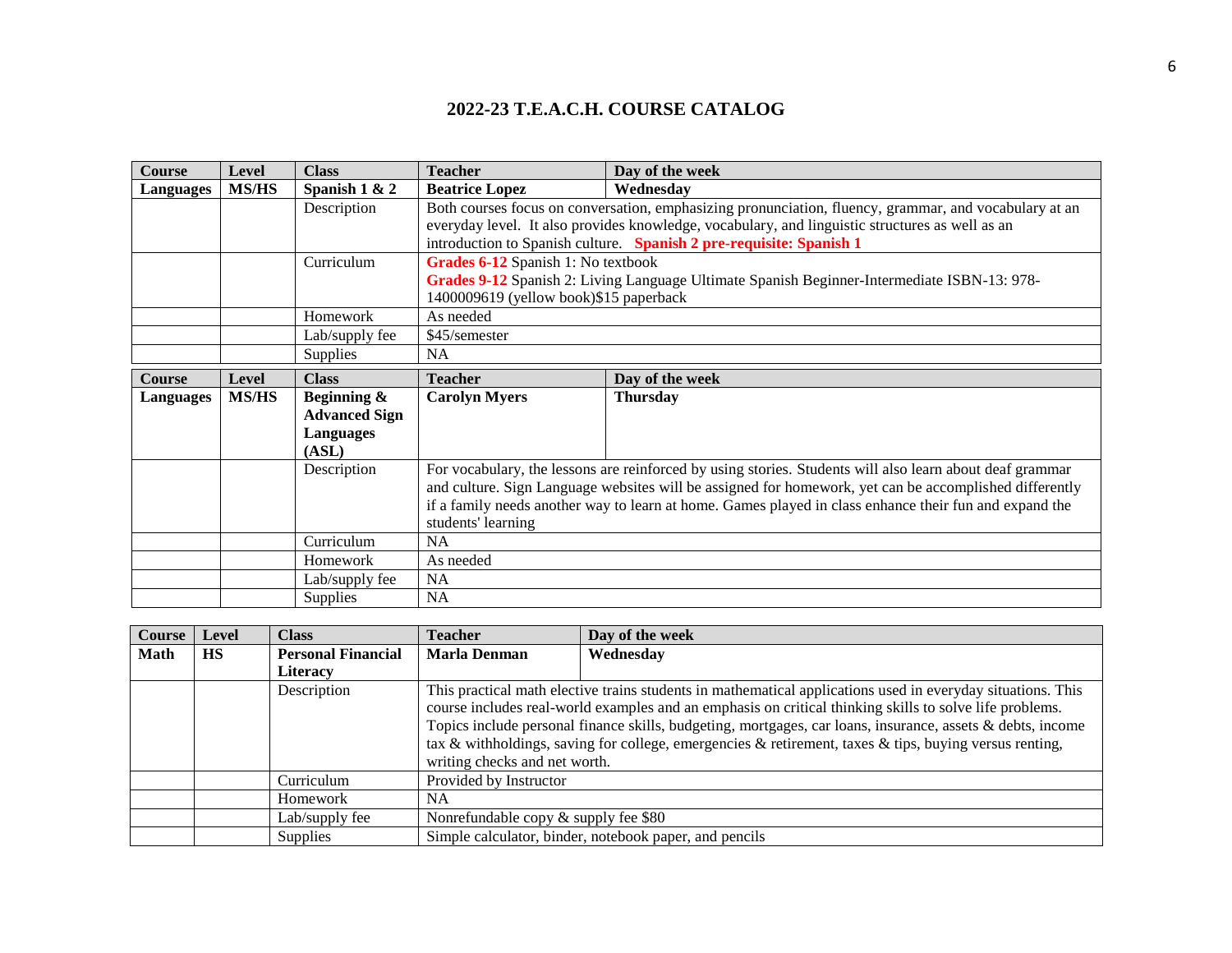| <b>Course</b> | <b>Level</b> | <b>Class</b>    | <b>Teacher</b>                                       | Day of the week                                                                                                                                                                                                                                                                                                           |
|---------------|--------------|-----------------|------------------------------------------------------|---------------------------------------------------------------------------------------------------------------------------------------------------------------------------------------------------------------------------------------------------------------------------------------------------------------------------|
| <b>Math</b>   | МS           | Math 6 & Math 7 | Sondra Carr                                          | <b>Tuesday/Thursday</b>                                                                                                                                                                                                                                                                                                   |
|               |              | Description     | algebraic concepts.                                  | Math $6 \& 7$ are two separate classes. They are designed to strengthen basic multiplication, division,<br>percentage, measurement, and geometry skills. Daily mental math, problem-solving exercises will be<br>practiced to increase their mathematical ability. This class moves students from fundamental math toward |
|               |              | Curriculum      | Supplied by Instructor                               |                                                                                                                                                                                                                                                                                                                           |
|               |              | Homework        |                                                      | Practice needed to be successful in math. Homework assigned on Tuesday will be due on Thursday of that<br>same week. Homework assigned on Thursday will be due on Tuesday of the following week.                                                                                                                          |
|               |              | Lab/supply fee  | \$75 for curriculum (Math Mammoth) & copies          |                                                                                                                                                                                                                                                                                                                           |
|               |              | Supplies        | 2-3 inch binder, dividers, notebook paper, & pencils |                                                                                                                                                                                                                                                                                                                           |

| <b>Course</b> | Level        | <b>Class</b>    | <b>Teacher</b>         | Day of the week                                                                                          |
|---------------|--------------|-----------------|------------------------|----------------------------------------------------------------------------------------------------------|
| <b>Math</b>   | <b>MS/HS</b> | Pre-Algebra     | <b>Marla Denman</b>    | <b>Tuesday/Thursday</b>                                                                                  |
|               |              | Description     |                        | Pre-Algebra is an introduction to basic algebra concepts and a review of arithmetic concepts. The course |
|               |              |                 |                        | emphasizes the concepts necessary to be successful in Algebra 1 and 2. The course helps students develop |
|               |              |                 |                        | good mathematical study skills and learning strategies.                                                  |
|               |              | Curriculum      | Provided by Instructor |                                                                                                          |
|               |              | Homework        | 2-5 hours/week         |                                                                                                          |
|               |              | Lab/supply fee  |                        | \$60 for Pre-Algebra by All Things Algebra (to be purchased from teacher) & \$20 copy fee                |
|               |              | <b>Supplies</b> |                        | 2-3 inch binder, notebook paper, pencils, colored pencils, calculator, sticky index tabs, and scissors   |

| Course      | <b>Level</b> | Class           | <b>Teacher</b>             | Day of the week                                                                                                                                                                                                         |
|-------------|--------------|-----------------|----------------------------|-------------------------------------------------------------------------------------------------------------------------------------------------------------------------------------------------------------------------|
| <b>Math</b> | <b>HS</b>    | Algebra 1       | Marla Denman               | <b>Tuesday/Thursday</b>                                                                                                                                                                                                 |
|             |              | Description     | expressions and equations. | Algebra 1 is the foundation for all future mathematics courses. It introduces the fundamentals of algebraic<br>problem solving such as, equations, solving inequalities, exponents, polynomials, and factoring, radical |
|             |              | Curriculum      | Provided by Instructor     |                                                                                                                                                                                                                         |
|             |              | Homework        | 2-5 hours/week             |                                                                                                                                                                                                                         |
|             |              | Lab/supply fee  |                            | \$60 for Algebra 1 by All Things Algebra (to be purchased from teacher) & \$20 copy fee                                                                                                                                 |
|             |              | <b>Supplies</b> | scissors                   | 2-3 inch binder, notebook paper, pencils, colored pencils, TI-84 graphing calculator, sticky index tabs &                                                                                                               |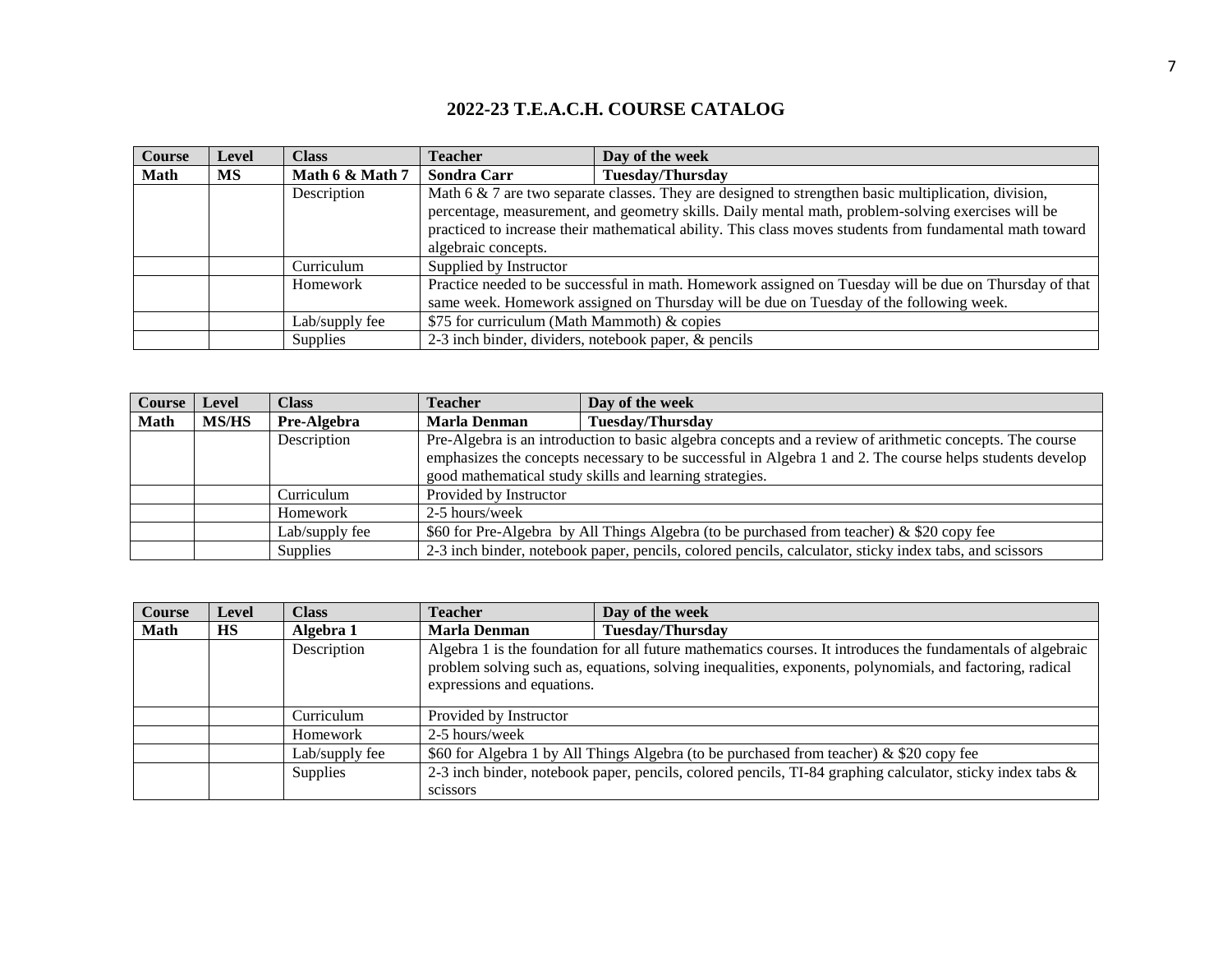| <b>Course</b> | Level     | <b>Class</b>   | <b>Teacher</b>         | Day of the week                                                                                          |
|---------------|-----------|----------------|------------------------|----------------------------------------------------------------------------------------------------------|
| <b>Math</b>   | <b>HS</b> | Algebra 2      | <b>Marla Denman</b>    | <b>Tuesday/Thursday</b>                                                                                  |
|               |           | Description    |                        | Algebra 2 continues to build a foundation of mathematics for those students going on to Pre-Calculus     |
|               |           |                |                        | and/or students who are college bound. This course is for students to develop skills in manipulating and |
|               |           |                |                        | solving linear, quadratic, exponential, polynomial, radical, rational, and logarithmic equations.        |
|               |           | Curriculum     | Provided by Instructor |                                                                                                          |
|               |           | Homework       | 2-5 hours/week         |                                                                                                          |
|               |           | Lab/supply fee |                        | \$60 for Algebra 2 by All Things Algebra (to be purchased from teacher) & \$20 copy fee                  |
|               |           | Supplies       |                        | 2-3 inch binder, notebook paper, pencils, colored pencils, TI-84 graphing calculator, sticky index tabs  |
|               |           |                | & scissors             |                                                                                                          |

| <b>Course</b> | Level     | Class           | <b>Teacher</b>                                                                                    | Day of the week                                                                                         |
|---------------|-----------|-----------------|---------------------------------------------------------------------------------------------------|---------------------------------------------------------------------------------------------------------|
| Math          | <b>HS</b> | <b>Geometry</b> | <b>Marla Denman</b>                                                                               | <b>Tuesday/Thursday</b>                                                                                 |
|               |           | Description     |                                                                                                   | This course builds on Algebra 1 skills with the application of geometric principles to the physical     |
|               |           |                 |                                                                                                   | world. It emphasizes the study of the properties and applications of common geometric figures in two    |
|               |           |                 |                                                                                                   | and three dimensions. It also includes the introduction to trigonometry.                                |
|               |           | Curriculum      | Provided by Instructor                                                                            |                                                                                                         |
|               |           | Homework        | 2-5 hours/week                                                                                    |                                                                                                         |
|               |           | Lab/supply fee  | \$60 for All Things Geometry by All Things Algebra (to be purchased from teacher) & \$20 copy fee |                                                                                                         |
|               |           | Supplies        |                                                                                                   | 2-3 inch binder, notebook paper, pencils, colored pencils, TI-84 graphing calculator, sticky index tabs |
|               |           |                 | & scissors                                                                                        |                                                                                                         |

| Course | <b>Level</b> | Class          | <b>Teacher</b>         | Day of the week                                                                                                                                                                                                                                                                                                                                                                                         |
|--------|--------------|----------------|------------------------|---------------------------------------------------------------------------------------------------------------------------------------------------------------------------------------------------------------------------------------------------------------------------------------------------------------------------------------------------------------------------------------------------------|
| Math   | <b>HS</b>    | Pre-Cal        | <b>Marla Denman</b>    | <b>Tuesday/Thursday</b>                                                                                                                                                                                                                                                                                                                                                                                 |
|        |              | Description    |                        | Pre-Calculus weaves together previous studies of algebra, geometry, and mathematical functions into a<br>prep course for calculus. Topics include fundamental concepts of algebra, functions and graphs,<br>polynomials and rational functions, exponential and logarithmic functions, trigonometric functions,<br>systems of equations and inequalities, matrices and determinants and conic sections. |
|        |              | Curriculum     | Provided by Instructor |                                                                                                                                                                                                                                                                                                                                                                                                         |
|        |              | Homework       | 2-5 hours/week         |                                                                                                                                                                                                                                                                                                                                                                                                         |
|        |              | Lab/supply fee |                        | \$60 for Pre-Calculus by All Things Algebra (to be purchased from teacher) & \$20 copy fee                                                                                                                                                                                                                                                                                                              |
|        |              | Supplies       | & scissors             | 2-3 inch binder, notebook paper, pencils, colored pencils, TI-84 graphing calculator, sticky index tabs                                                                                                                                                                                                                                                                                                 |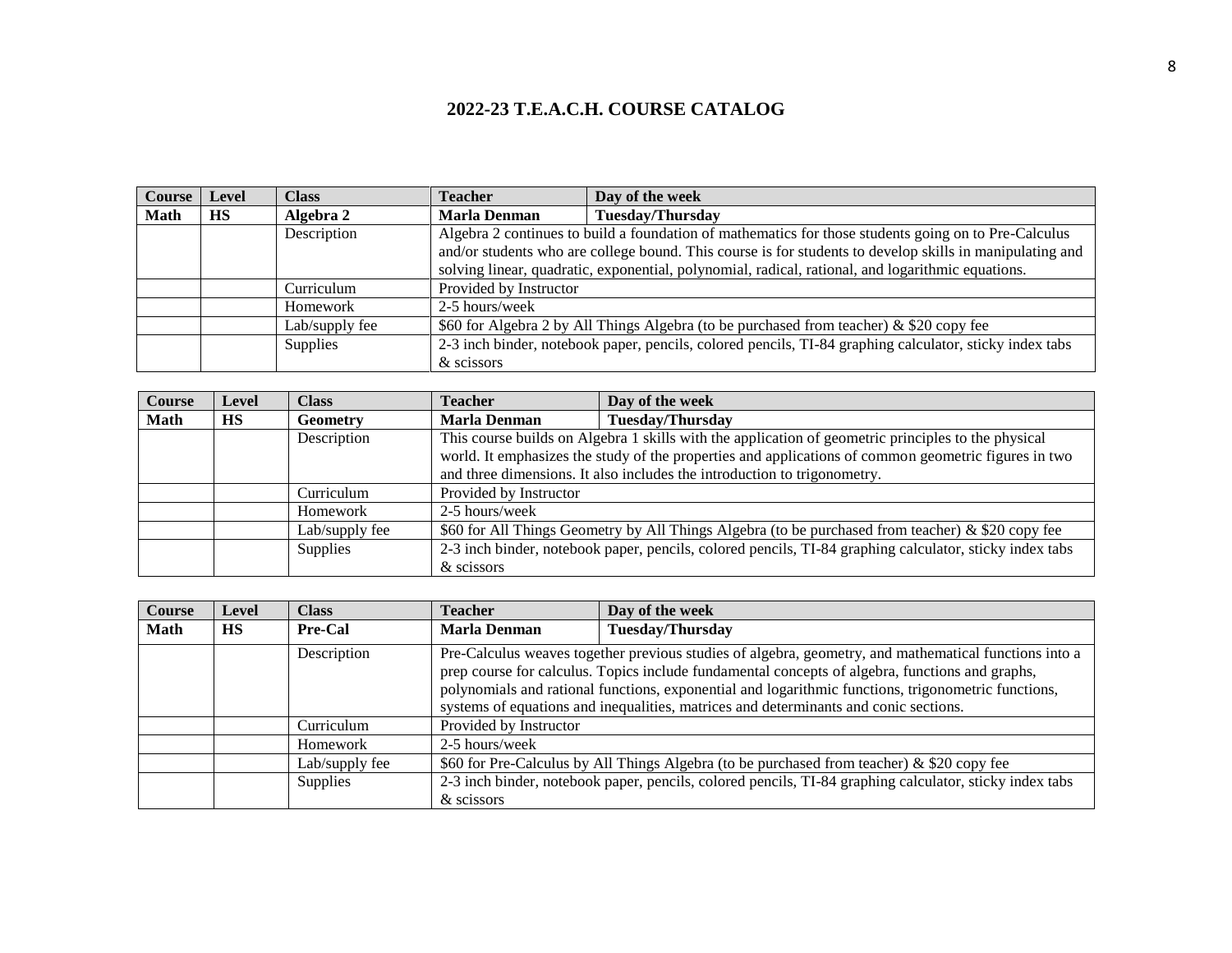| Course         | Level     | <b>Class</b>             | <b>Teacher</b>                                   | Day of the week                                                                                         |
|----------------|-----------|--------------------------|--------------------------------------------------|---------------------------------------------------------------------------------------------------------|
| <b>Science</b> | <b>MS</b> | <b>General Science 6</b> | <b>Karon Farquhar</b>                            | <b>Tuesday/Thursday</b>                                                                                 |
|                |           | Description              |                                                  | A broad spectrum study of general science which covers Physical Science, Life Science, and Earth and    |
|                |           |                          |                                                  | Space Science. Many hands-on projects will make for an exciting endeavor; giving students a love for    |
|                |           |                          |                                                  | science that will carry them through high school and beyond. The class curriculum is sixth grade level  |
|                |           |                          |                                                  | and students should have the maturity to work independently.                                            |
|                |           | Curriculum               | <b>TBA</b>                                       |                                                                                                         |
|                |           | Homework                 | Preparing for quizzes and completing assignments |                                                                                                         |
|                |           | Lab/supply fee           |                                                  | \$35 yearly lab fee for investigations and consumable supplies                                          |
|                |           |                          |                                                  |                                                                                                         |
|                |           | Supplies                 |                                                  | notebook paper, scissors, pencils, map pencils, glue sticks, and occasional materials may be needed for |
|                |           |                          | individual projects (Example - a shoe box)       |                                                                                                         |

| <b>Course</b>  | Level | <b>Class</b>               | Teacher                                                                                             | Day of the week                                                                                               |  |
|----------------|-------|----------------------------|-----------------------------------------------------------------------------------------------------|---------------------------------------------------------------------------------------------------------------|--|
| <b>Science</b> | MS    | <b>General Science 7/8</b> | <b>Jennifer Grisham</b>                                                                             | <b>Tuesday/Thursday</b>                                                                                       |  |
|                |       | Description                |                                                                                                     | This is a general course for middle school students that includes an array of science topics: chemistry,      |  |
|                |       |                            |                                                                                                     | biology, physical science, physics, astronomy, geology, $\&$ more. Ages 12+                                   |  |
|                |       |                            |                                                                                                     |                                                                                                               |  |
|                |       | Curriculum                 |                                                                                                     | All curriculum will be teacher generated. Lectures will be given by PowerPoint and students are required      |  |
|                |       |                            |                                                                                                     | to take notes. Class materials include handouts, homework packets, videos, and a variety of hands on          |  |
|                |       |                            | experiments and projects                                                                            |                                                                                                               |  |
|                |       | Homework                   | Students are required to keep a tidy binder dedicated strictly to General Science, as well as a lab |                                                                                                               |  |
|                |       |                            |                                                                                                     | notebook. Homework to include packets, lab reports, reading assignments, projects, presentations etc.         |  |
|                |       |                            |                                                                                                     | Students will have a variety of ways to study for tests and quizzes both in and out of class.                 |  |
|                |       | Lab/supply fee             |                                                                                                     | Nonrefundable \$75 PER SEMESTER lab fee, and \$25 copy fee. 2 <sup>nd</sup> semester \$75 lab fee due in Dec. |  |
|                |       | <b>Supplies</b>            |                                                                                                     | A single 1-2 inch three ring binder, one college ruled spiral notebook, pens, pencils, colored pencils,       |  |
|                |       |                            |                                                                                                     | scissors, glue sticks, markers, notebook paper, and 6 dividers.                                               |  |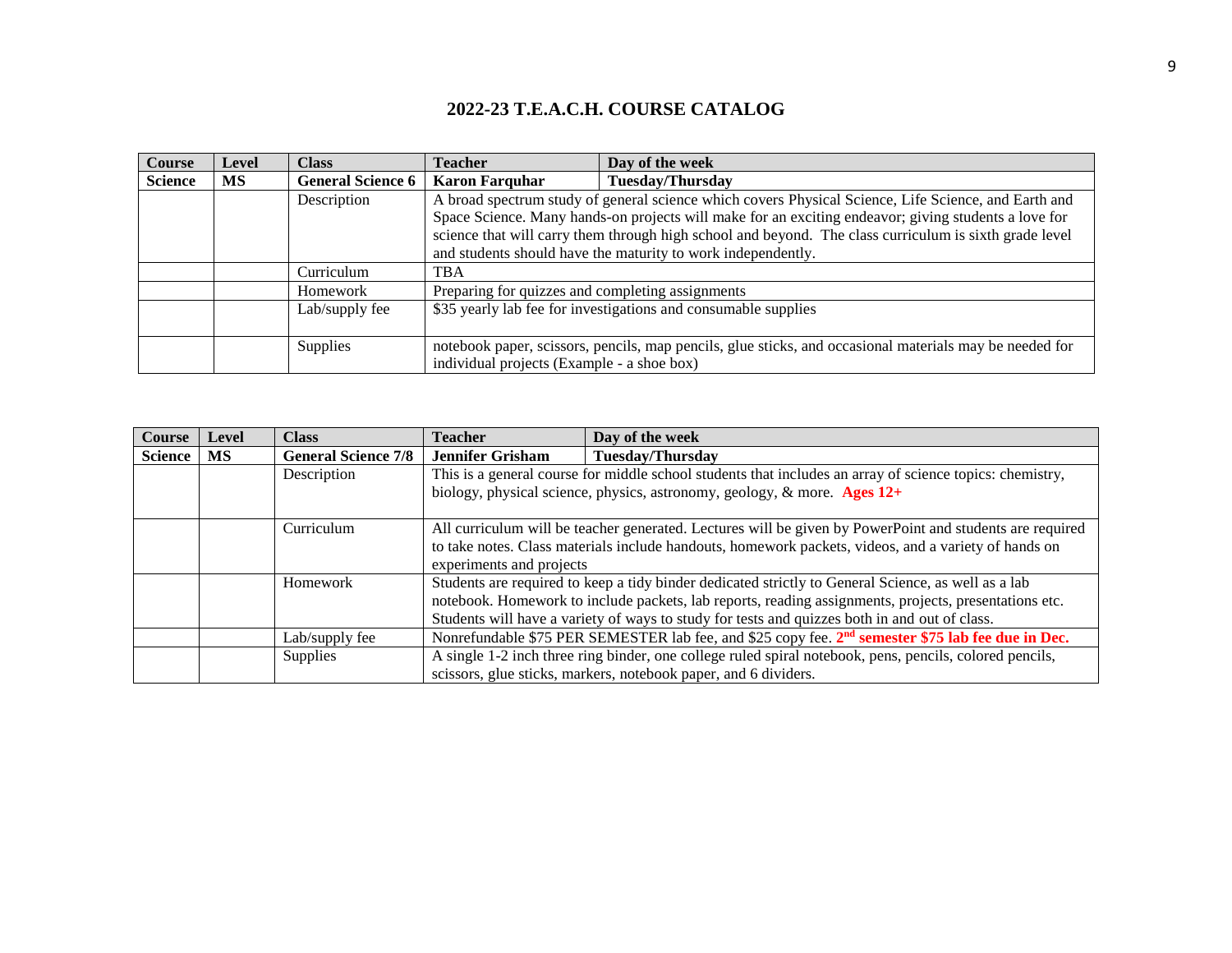| <b>Course</b>  | Level        | <b>Class</b>   | <b>Teacher</b>          | Day of the week                                                                                                      |
|----------------|--------------|----------------|-------------------------|----------------------------------------------------------------------------------------------------------------------|
|                |              |                |                         |                                                                                                                      |
| <b>Science</b> | <b>MS/HS</b> | Geology        | <b>Jennifer Grisham</b> | <b>Tuesday/Thursday</b>                                                                                              |
|                |              | Description    |                         | Geology is the study of the Earth- it's interior and exterior surfaces, the rocks and other materials around us, the |
|                |              |                |                         | processes that have resulted in the formation of those materials, as well as the surface water and the water that    |
|                |              |                |                         | flows underground. Topics covered in this class will include rocks and minerals, the water cycle, plate              |
|                |              |                |                         | tectonics, volcanoes, earthquakes and more. We will learn through reading, video tutorials, demonstrations,          |
|                |              |                |                         | labs, and projects. This will be a project/experiment based course. Ages $12+$                                       |
|                |              | Curriculum     |                         | Online textbook through CK-12, teacher handouts, video tutorials, labs, and projects.                                |
|                |              | Homework       |                         | Reading assignments and notes, study guides, lab reports, projects, and unfinished classwork.                        |
|                |              | Lab/supply fee |                         | Nonrefundable \$75 PER SEMESTER lab fee, and \$25 copy fee. 2 <sup>nd</sup> semester \$75 lab fee due in Dec.        |
|                |              | Supplies       |                         | A single 1-2 inch binder with 5 dividers, lined paper, calculator, pencils, pens, colored pencils, and one glue      |
|                |              |                | stick.                  |                                                                                                                      |

| Course         | Level     | <b>Class</b>            | <b>Teacher</b>                                                                                           | Day of the week                                                                                                 |  |
|----------------|-----------|-------------------------|----------------------------------------------------------------------------------------------------------|-----------------------------------------------------------------------------------------------------------------|--|
| <b>Science</b> | <b>HS</b> | <b>Physical Science</b> | <b>Jennifer Grisham</b>                                                                                  | <b>Tuesday/Thursday</b>                                                                                         |  |
|                |           | Description             |                                                                                                          | Physical Science is an introduction to topics covered in Physics and Chemistry. We will take general science    |  |
|                |           |                         |                                                                                                          | practices and apply them to the world around us. In this course we will learn about matter, waves, forces,      |  |
|                |           |                         | motion, and more. We will utilize a project/experiment based model. We will learn through reading, labs, |                                                                                                                 |  |
|                |           |                         | video tutorials, teacher handouts, and projects. This is a freshman level course.                        |                                                                                                                 |  |
|                |           | Curriculum              | Online textbook from CK-12, teacher handouts, video tutorials, labs, and projects.                       |                                                                                                                 |  |
|                |           | Homework                | Reading assignments and notes, study guides, unfinished classwork, lab reports and projects.             |                                                                                                                 |  |
|                |           |                         |                                                                                                          |                                                                                                                 |  |
|                |           | Lab/supply fee          |                                                                                                          | Nonrefundable \$75 PER SEMESTER lab fee, and \$25 copy fee. 2 <sup>nd</sup> semester \$75 lab fee due in Dec.   |  |
|                |           | Supplies                |                                                                                                          | A single 1-2 inch binder with 5 dividers, lined paper, calculator, pencils, pens, colored pencils, and one glue |  |
|                |           |                         | stick.                                                                                                   |                                                                                                                 |  |

| <b>Course</b>  | Level     | <b>Class</b>   | <b>Teacher</b>          | Day of the week                                                                                                    |
|----------------|-----------|----------------|-------------------------|--------------------------------------------------------------------------------------------------------------------|
| <b>Science</b> | <b>HS</b> | <b>Biology</b> | <b>Jennifer Grisham</b> | <b>Tuesday/Thursday</b>                                                                                            |
|                |           | Description    |                         | Biology is the study of living things, how they work, and what they do. This course covers the cell, organelles,   |
|                |           |                |                         | history, biochemistry, genetics, ecology, classification, plus creationist and theory of evolution points of view, |
|                |           |                |                         | with a special focus on biological concepts. We will learn through reading from the textbook, video tutorials,     |
|                |           |                | labs, and dissections.  |                                                                                                                    |
|                |           | Curriculum     |                         | Pandia Press Biology 2 (NOT the E-Book), teacher handouts, video tutorials, and hands on activities including      |
|                |           |                | labs and dissections.   |                                                                                                                    |
|                |           | Homework       |                         | Reading assignments and notes, lab reports, study guides, unfinished classwork, and the occasional project or at-  |
|                |           |                | home experiment.        |                                                                                                                    |
|                |           | Lab/supply fee |                         | Nonrefundable \$75 PER SEMESTER lab fee, and \$25 copy fee. 2 <sup>nd</sup> semester \$75 lab fee due in Dec.      |
|                |           | Supplies       |                         | A single 1-2 inch binder with 5 dividers, lined paper, pencils, pens, colored pencils, and a glue stick.           |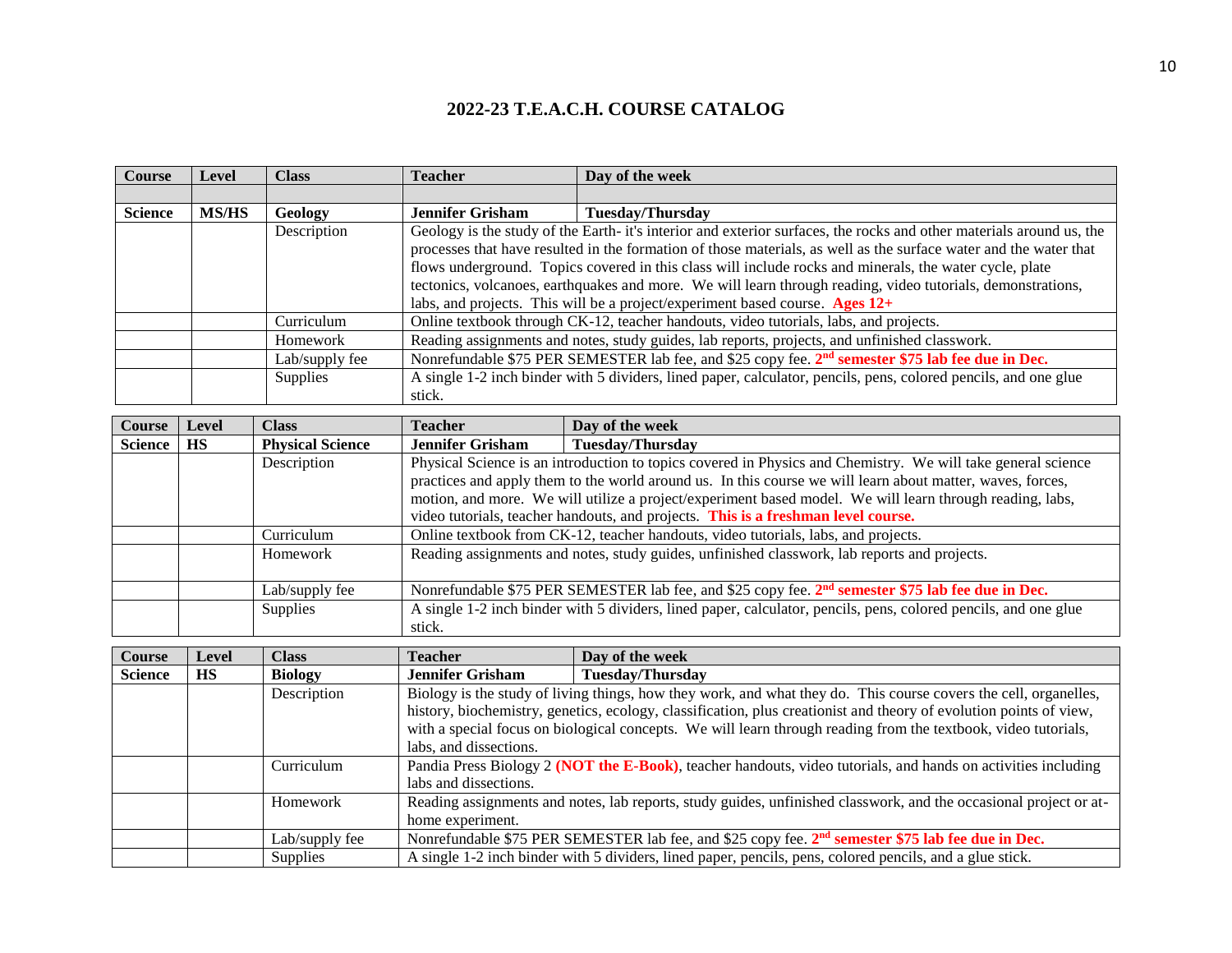| Course         | <b>Level</b> | Class            | Teacher                                                                                                | Day of the week                                                                                               |  |
|----------------|--------------|------------------|--------------------------------------------------------------------------------------------------------|---------------------------------------------------------------------------------------------------------------|--|
| <b>Science</b> | <b>HS</b>    | <b>Chemistry</b> | <b>Jennifer Grisham</b>                                                                                | <b>Tuesday/Thursday</b>                                                                                       |  |
|                |              | Description      |                                                                                                        | Chemistry is the central science. Understanding chemistry is essential to understanding physics and           |  |
|                |              |                  |                                                                                                        | biology. Chemistry is all about matter, what it is made of, and its properties. Topics covered include        |  |
|                |              |                  |                                                                                                        | atoms, properties of matter, molecules, compounds the Periodic Table, chemical bonds, stoichiometry,          |  |
|                |              |                  | acids, bases, and reactions. We will learn through reading, video tutorials, demonstrations, labs, and |                                                                                                               |  |
|                |              |                  | hands-on activities.                                                                                   |                                                                                                               |  |
|                |              | Curriculum       | Chemistry: Matter and Change, teacher handouts, video tutorials, and hands on activities including     |                                                                                                               |  |
|                |              |                  | labs.                                                                                                  |                                                                                                               |  |
|                |              | Homework         |                                                                                                        | Reading assignments and notes, lab reports, unfinished classwork, and occasional projects.                    |  |
|                |              | Lab/supply fee   |                                                                                                        | Nonrefundable \$75 PER SEMESTER lab fee, and \$25 copy fee. 2 <sup>nd</sup> semester \$75 lab fee due in Dec. |  |
|                |              | <b>Supplies</b>  |                                                                                                        | A single 1-2 inch binder with 5 dividers, calculator, lined paper, pencils, pens, and colored pencils.        |  |

| <b>Course</b>  | Level     | <b>Class</b>   | <b>Teacher</b>                                                                                     | Day of the week                                                                                               |  |
|----------------|-----------|----------------|----------------------------------------------------------------------------------------------------|---------------------------------------------------------------------------------------------------------------|--|
| <b>Science</b> | <b>HS</b> | <b>Physics</b> | <b>Jennifer Grisham</b>                                                                            | <b>Tuesday/Thursday</b>                                                                                       |  |
|                |           | Description    |                                                                                                    | Physics is the study of how the world and everything in it works. This is one of the most enjoyable           |  |
|                |           |                |                                                                                                    | sciences because it is very hands on. In this class, we will learn through reading, video tutorials,          |  |
|                |           |                |                                                                                                    | demonstrations, labs, projects and other hands-on activities. Topics covered will include kinematics,         |  |
|                |           |                |                                                                                                    | motion, forces, types of energy, conservation of energy, momentum, light, sound, electricity, and             |  |
|                |           |                | magnetism.                                                                                         |                                                                                                               |  |
|                |           | Curriculum     | Glencoe Physics: Principles and Problems (supplied by teacher), teacher handouts, video tutorials, |                                                                                                               |  |
|                |           |                | labs, and projects.                                                                                |                                                                                                               |  |
|                |           | Homework       | Reading assignments and notes, lab reports, study guides, unfinished classwork, and the occasional |                                                                                                               |  |
|                |           |                | project.                                                                                           |                                                                                                               |  |
|                |           | Lab/supply fee |                                                                                                    | Nonrefundable \$75 PER SEMESTER lab fee, and \$25 copy fee. 2 <sup>nd</sup> semester \$75 lab fee due in Dec. |  |
|                |           | Supplies       |                                                                                                    | A single 1-2 inch binder with 5 dividers, lined paper, calculator, pencils, pens, colored pencils, and        |  |
|                |           |                | one glue stick.                                                                                    |                                                                                                               |  |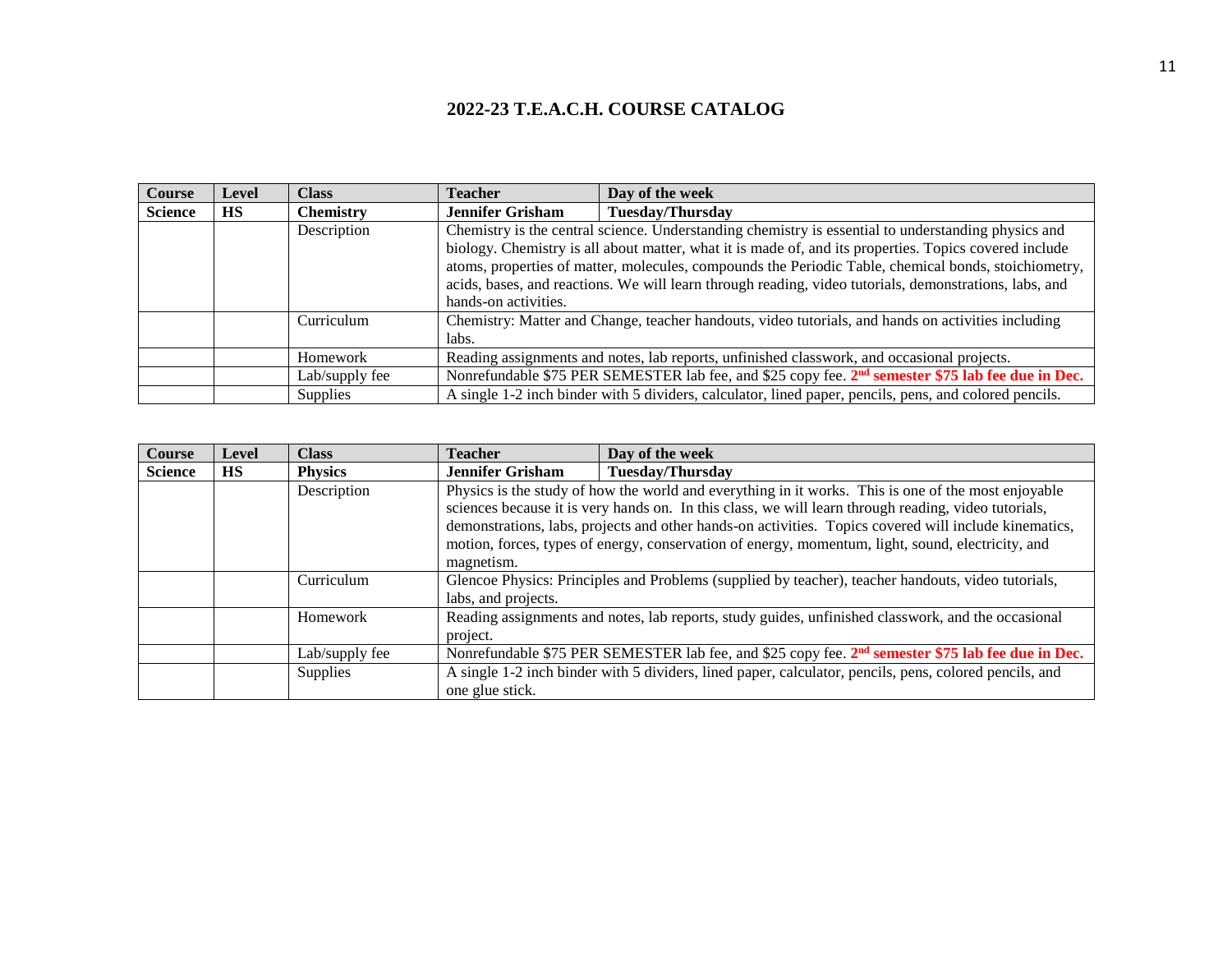| <b>Course</b> | Level | Class           | Teacher                                            | Day of the week                                                                                          |
|---------------|-------|-----------------|----------------------------------------------------|----------------------------------------------------------------------------------------------------------|
| English       | MS.   | English 6       | <b>Karon Farquhar</b>                              | <b>Tuesday/Thursday</b>                                                                                  |
|               |       | Description     |                                                    | English 6 will engage students with the full spectrum of language arts. The students will do daily       |
|               |       |                 |                                                    | journaling to improve writing skills. Grammar and spelling are a daily part of the curriculum .They      |
|               |       |                 |                                                    | will read four novels throughout the school year to improve comprehension skills. The class will         |
|               |       |                 |                                                    | prepare students with the skills to be successful in the next grade level. The class curriculum is sixth |
|               |       |                 |                                                    | grade level and students should have the maturity to work independently.                                 |
|               |       | Curriculum      | 1. Shurley Method Grammar (purchased from teacher) |                                                                                                          |
|               |       |                 |                                                    | 2. Evan-Moor Building Spelling Skills Grade 6 (purchased from the teacher \$15)                          |
|               |       |                 | 3. Novels TBA: Parent will purchase novels.        |                                                                                                          |
|               |       | Homework        | Reading, Spelling, and Language Arts Activities    |                                                                                                          |
|               |       | Lab/supply fee  | Yearly Copy Fee \$25; Shurley Grammar TBA          |                                                                                                          |
|               |       | <b>Supplies</b> |                                                    | composition book, pencils, notebook paper, folder with pockets                                           |

| <b>Course</b> | <b>Level</b> | <b>Class</b>    | <b>Teacher</b>                                                                                                          | Day of the week                                                                                                                                                                                                                                                                                                                                                                                                                                                                           |
|---------------|--------------|-----------------|-------------------------------------------------------------------------------------------------------------------------|-------------------------------------------------------------------------------------------------------------------------------------------------------------------------------------------------------------------------------------------------------------------------------------------------------------------------------------------------------------------------------------------------------------------------------------------------------------------------------------------|
| English       | MS.          | English 7/8     | <b>Karon Farquhar</b>                                                                                                   | <b>Tuesday/Thursday</b>                                                                                                                                                                                                                                                                                                                                                                                                                                                                   |
|               |              | Description     |                                                                                                                         | English 7/8 will engage students with the full spectrum of language arts. The students will do daily<br>journaling to improve writing skills. Shurley English is a daily part of the curriculum. Writing skills<br>will include expository, descriptive, narrative, and persuasive writing. They will read novels<br>throughout the school year to improve comprehension and reading skills. The class will prepare<br>students with the skills to be successful in the next grade level. |
|               |              | Curriculum      | Shurley English (purchased from teacher)<br>7/8 TEACH English Handbook by Terri White<br>Number the Stars by Lois Lowry |                                                                                                                                                                                                                                                                                                                                                                                                                                                                                           |
|               |              | Homework        | Reading and Language Arts Activities                                                                                    |                                                                                                                                                                                                                                                                                                                                                                                                                                                                                           |
|               |              | Lab/supply fee  |                                                                                                                         | Yearly Copy Fee \$25; \$25 for 7/8 English Handbook; Shurley Grammar TBA                                                                                                                                                                                                                                                                                                                                                                                                                  |
|               |              | <b>Supplies</b> |                                                                                                                         | composition book, pencils, notebook paper, folder with pockets                                                                                                                                                                                                                                                                                                                                                                                                                            |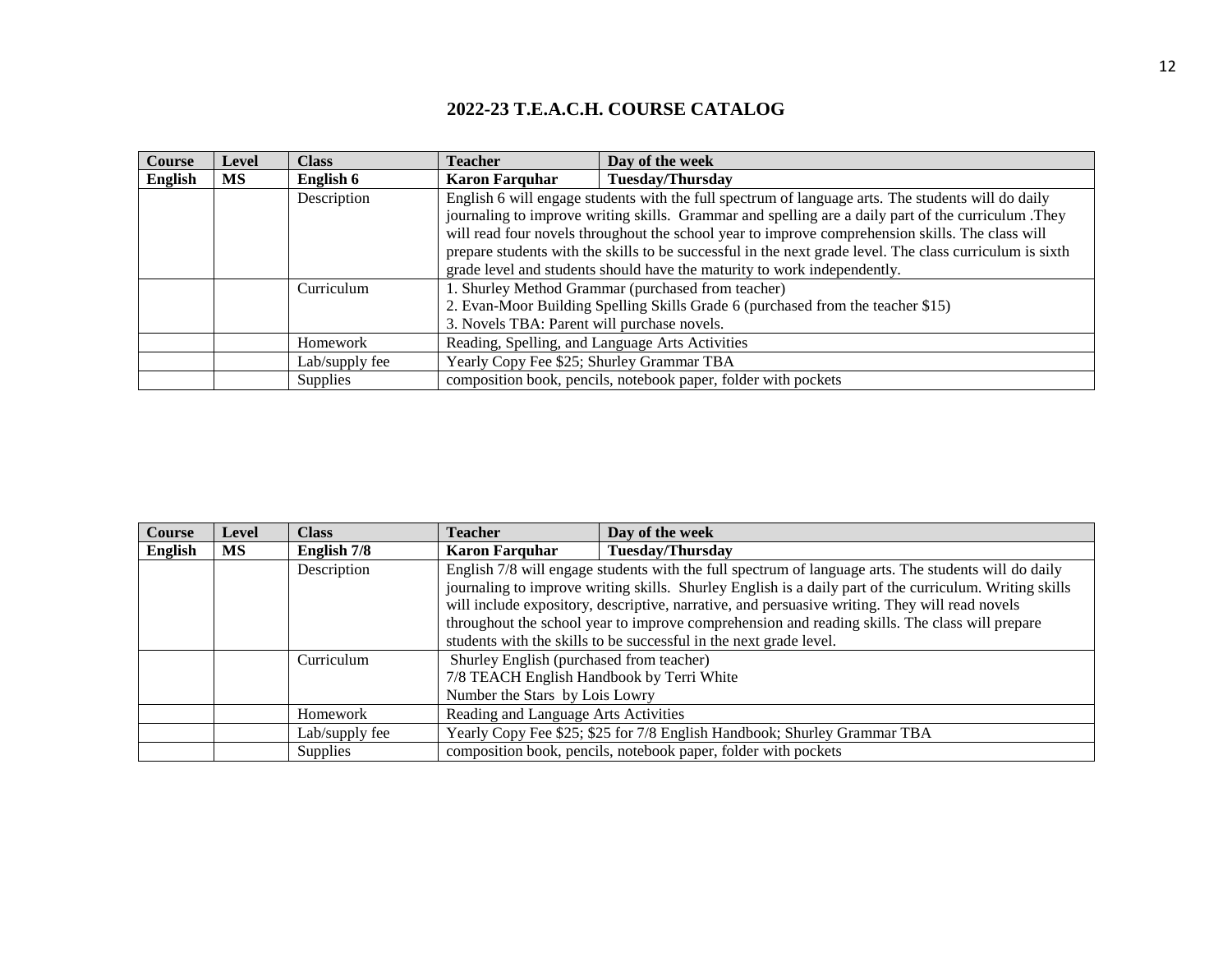| <b>Course</b>  | Level        | <b>Class</b>   | <b>Teacher</b>                                                                                | Day of the week                                                                                       |
|----------------|--------------|----------------|-----------------------------------------------------------------------------------------------|-------------------------------------------------------------------------------------------------------|
| <b>English</b> | <b>MS/HS</b> | English 8/9    | Dianna Walker                                                                                 | <b>Tuesday/Thursday</b>                                                                               |
|                |              | Description    |                                                                                               | Students will continue to develop a solid foundation in grammar, reading and writing through this     |
|                |              |                |                                                                                               | course. Students will continue to learn many grammar concepts such as parts of speech, phrases,       |
|                |              |                |                                                                                               | clauses, verb tense, and subject-verb agreement. The students will learn to practice expressing their |
|                |              |                |                                                                                               | own ideas through creative and formal writing. A variety of writing techniques will be examined and   |
|                |              |                |                                                                                               | applied. Literature is incorporated to develop comprehension and reading skills.                      |
|                |              | Curriculum     | Grammar and Composition Handbook                                                              |                                                                                                       |
|                |              |                | Easy Grammar 8                                                                                |                                                                                                       |
|                |              |                | 8/9 TEACH English Handbook by Mrs. White                                                      |                                                                                                       |
|                |              |                | Literature including short stories; novels: The Strange Case of Dr. Jekyll and Mr. Hyde & The |                                                                                                       |
|                |              |                | <b>Westing Game</b>                                                                           |                                                                                                       |
|                |              | Homework       | 1 to 2 hours per week                                                                         |                                                                                                       |
|                |              | Lab/supply fee |                                                                                               | Easy Grammar 8 Student Workbook \$25, Easy Grammar 8 Test Book \$10                                   |
|                |              |                |                                                                                               | 8/9 TEACH English Handbook \$25 (purchased from instructor)                                           |
|                |              |                | Book Rental for use of novels \$10                                                            |                                                                                                       |
|                |              | Supplies       |                                                                                               | Pencils, Yellow Folder with brads & pockets, paper & a composition notebook                           |

| <b>Course</b> | Level     | <b>Class</b>   | <b>Teacher</b>                                                                                                                                                                    | Day of the week                                                                                                                                                                                                                                                                                                                                                                                           |
|---------------|-----------|----------------|-----------------------------------------------------------------------------------------------------------------------------------------------------------------------------------|-----------------------------------------------------------------------------------------------------------------------------------------------------------------------------------------------------------------------------------------------------------------------------------------------------------------------------------------------------------------------------------------------------------|
| English       | <b>HS</b> | English 1      | Dianna Walker                                                                                                                                                                     | Wednesdav                                                                                                                                                                                                                                                                                                                                                                                                 |
|               |           | Description    | comprehension skills and vocabulary.                                                                                                                                              | English 1 has a strong focus on composition to develop skills in analytical writing, language and<br>composition. Students are taught several methods of prewriting. Students learn to write well<br>developed paragraphs by using supporting details with examples, sentence variety, word precision,<br>editing and revising. Literature has a primary focus on American authors for the development of |
|               |           | Curriculum     | Grammar and Composition Handbook; Write Right with Mrs. White Composition 1 by Terri White;<br>Literature including novels such as To Kill a Mockingbird or other American novels |                                                                                                                                                                                                                                                                                                                                                                                                           |
|               |           | Homework       | 1 to 2 hours per week                                                                                                                                                             |                                                                                                                                                                                                                                                                                                                                                                                                           |
|               |           | Lab/supply fee |                                                                                                                                                                                   | Composition 1 Student Handbook - \$40; Book fee for use of novels \$10                                                                                                                                                                                                                                                                                                                                    |
|               |           | Supplies       |                                                                                                                                                                                   | Pencils, Green Folder with brads & pockets, paper & a composition notebook                                                                                                                                                                                                                                                                                                                                |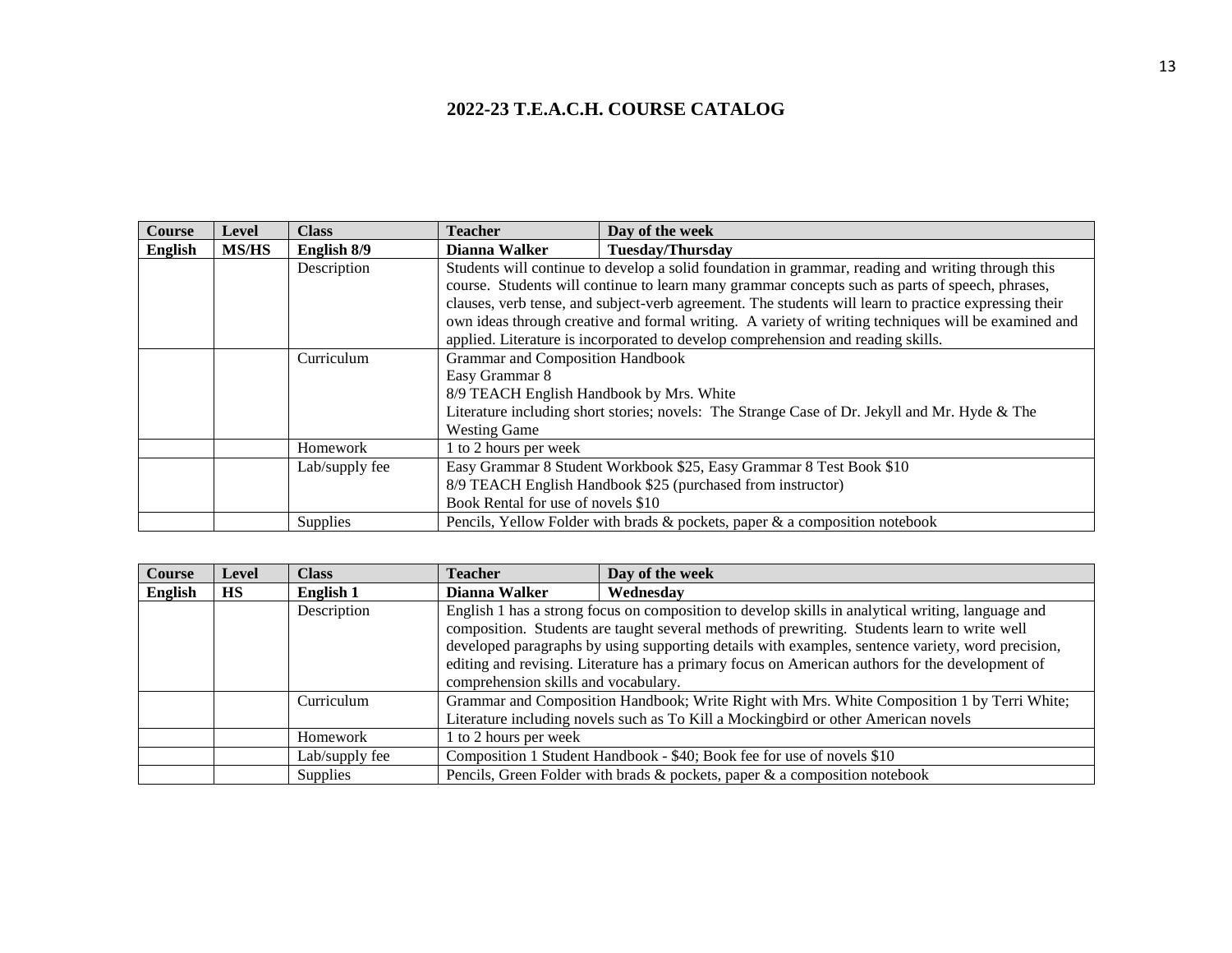| Course  | <b>Level</b> | <b>Class</b>    | Teacher                                                                                        | Day of the week                                                                                    |  |  |
|---------|--------------|-----------------|------------------------------------------------------------------------------------------------|----------------------------------------------------------------------------------------------------|--|--|
| English | <b>HS</b>    | English 2       | Dianna Walker                                                                                  | Wednesdav                                                                                          |  |  |
|         |              | Description     |                                                                                                | English 2 has a strong focus on composition to develop skills in analytical writing, language and  |  |  |
|         |              |                 |                                                                                                | composition. Students continue to write well developed paragraphs by using supporting details with |  |  |
|         |              |                 |                                                                                                | examples, sentence variety, word precision, editing and revising. Literary analysis and use of the |  |  |
|         |              |                 | research process are emphasized. Literature has a primary focus on British authors with the    |                                                                                                    |  |  |
|         |              |                 |                                                                                                | development of comprehension skills and vocabulary.                                                |  |  |
|         |              | Curriculum      | Write Right with Mrs. White, Composition 2 by Terri White; Literature including novels such as |                                                                                                    |  |  |
|         |              |                 | Rebecca or other British novels                                                                |                                                                                                    |  |  |
|         |              | <b>Homework</b> | 1 to 2 hours per week                                                                          |                                                                                                    |  |  |
|         |              | Lab/supply fee  |                                                                                                | Composition 2 Student Handbook - \$40; \$10 book rental fee for novels                             |  |  |
|         |              | Supplies        |                                                                                                | Pencils/Pens, Blue Folder with brads & pockets, paper & a composition notebook                     |  |  |

| Course         | Level     | <b>Class</b>   | Teacher                                                      | Day of the week                                                                                           |
|----------------|-----------|----------------|--------------------------------------------------------------|-----------------------------------------------------------------------------------------------------------|
| <b>English</b> | <b>HS</b> | English 3      | Dianna Walker                                                | <b>Tuesday/Thursday</b>                                                                                   |
|                |           | Description    |                                                              | English 3 fine-tunes the writing skills taught in English 1 & 2. It further develops skills in analytical |
|                |           |                |                                                              | writing, language, and formal essays. Students will learn literary analysis and the use of the research   |
|                |           |                |                                                              | process. Reading skills include inferences, main ideas, recognition of literary devices, and genres.      |
|                |           |                |                                                              | Students will practice test-taking skills to prepare for college entrance exams like TSI, SAT, and ACT.   |
|                |           | Curriculum     | WRITE RIGHT WITH MRS. WHITE, Comp 3 (purchased from teacher) |                                                                                                           |
|                |           | Homework       | $2-5$ hrs/wk                                                 |                                                                                                           |
|                |           | Lab/supply fee |                                                              | Composition 3 Student Handbook \$40 and \$10 novel rental fee                                             |
|                |           | Supplies       |                                                              | Pens/pencil, folder for homework, notebook paper, thesaurus & dictionary (paperback or electronic)        |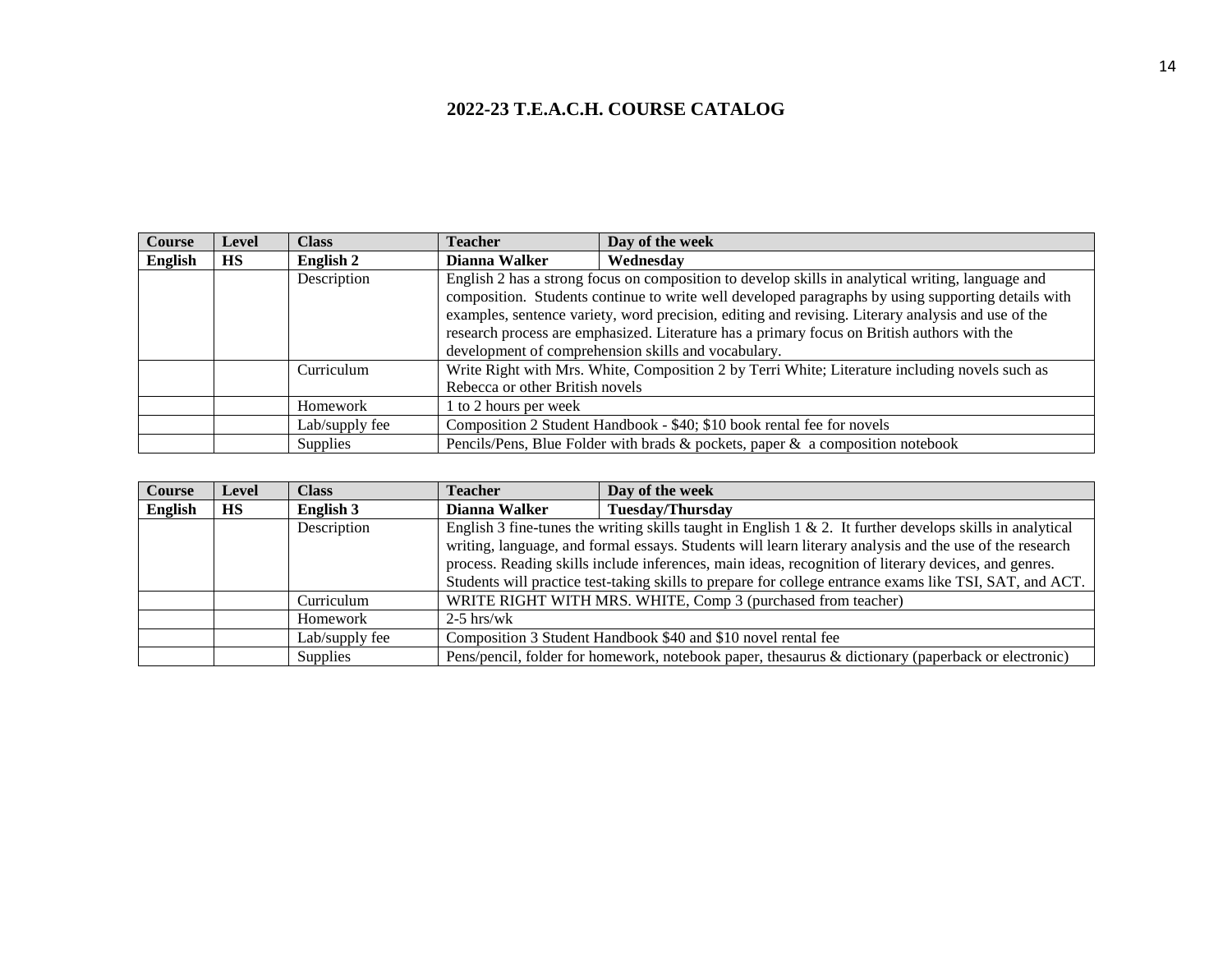| <b>Course</b>  | Level | <b>Class</b>        | Teacher                                                                                         | Day of the week                                                                                          |
|----------------|-------|---------------------|-------------------------------------------------------------------------------------------------|----------------------------------------------------------------------------------------------------------|
| <b>History</b> | MS    | <b>U.S. History</b> | <b>Sarah Morton</b>                                                                             | Tuesday (offered every other year)                                                                       |
|                |       | Description         |                                                                                                 | U.S. history from the earliest times to the present day. Each week at home students will read            |
|                |       |                     |                                                                                                 | selections from their history texts, take brief notes, answer reading questions, and then in class learn |
|                |       |                     |                                                                                                 | more details through short lectures, class discussion, activities, and student presentations. Students   |
|                |       |                     |                                                                                                 | will synthesize what they learn with outlines, timelines, and maps. They will also learn how to          |
|                |       |                     |                                                                                                 | analyze a primary source. Includes three larger projects: one historical fiction book report, an oral    |
|                |       |                     |                                                                                                 | history project, and a presentation on a famous American.                                                |
|                |       | Curriculum          | American History: A Visual Encyclopedia by DK and the Smithsonian Institute (2019 edition); The |                                                                                                          |
|                |       |                     |                                                                                                 | American Story: 100 True Tales from American History by Jennifer Armstrong                               |
|                |       | Homework            |                                                                                                 | 2-4 hours weekly, including short readings, questions, note taking, and projects                         |
|                |       | Lab/supply fee      | \$45 for other rented books and consumables                                                     |                                                                                                          |
|                |       | <b>Supplies</b>     |                                                                                                 | 3-ring binder, 10 dividers, notebook paper, pencils, pens, colored pencils, highlighters                 |

| <b>Course</b>  | Level | <b>Class</b>         | <b>Teacher</b>                         | Day of the week                                                                                                                                                                                                                                                                                                                                                                                                                                                                                                                                                                                                                            |
|----------------|-------|----------------------|----------------------------------------|--------------------------------------------------------------------------------------------------------------------------------------------------------------------------------------------------------------------------------------------------------------------------------------------------------------------------------------------------------------------------------------------------------------------------------------------------------------------------------------------------------------------------------------------------------------------------------------------------------------------------------------------|
| <b>History</b> | МS    | <b>Texas History</b> | <b>Sarah Morton</b>                    | Tuesday (offered every other year)                                                                                                                                                                                                                                                                                                                                                                                                                                                                                                                                                                                                         |
|                |       | Description          |                                        | Texas history from the earliest times of Native American inhabitants to the present day. Each week at<br>home students will read a short selection from a history text, answer comprehension questions, and<br>then in class learn more details through short lectures, class discussion, and activities. Students will<br>organize what they learn through outlines, timelines, and maps. They will learn how to study a<br>primary source. They will choose a historical fiction novel to read and present to the class with a<br>book report. As a capstone project, students will research a famous Texan of any era and present their |
|                |       |                      | research to the class                  |                                                                                                                                                                                                                                                                                                                                                                                                                                                                                                                                                                                                                                            |
|                |       | Curriculum           | Students will rent books from teacher. |                                                                                                                                                                                                                                                                                                                                                                                                                                                                                                                                                                                                                                            |
|                |       | Homework             |                                        | 2-4 hours weekly, including reading, comprehension questions, and projects                                                                                                                                                                                                                                                                                                                                                                                                                                                                                                                                                                 |
|                |       | Lab/supply fee       |                                        | \$45 for rented book bundle, copies, and other consumables                                                                                                                                                                                                                                                                                                                                                                                                                                                                                                                                                                                 |
|                |       | <b>Supplies</b>      |                                        | notebook paper, pencils, colored pencils, and a 3-ring binder (at least 2 inches) with dividers                                                                                                                                                                                                                                                                                                                                                                                                                                                                                                                                            |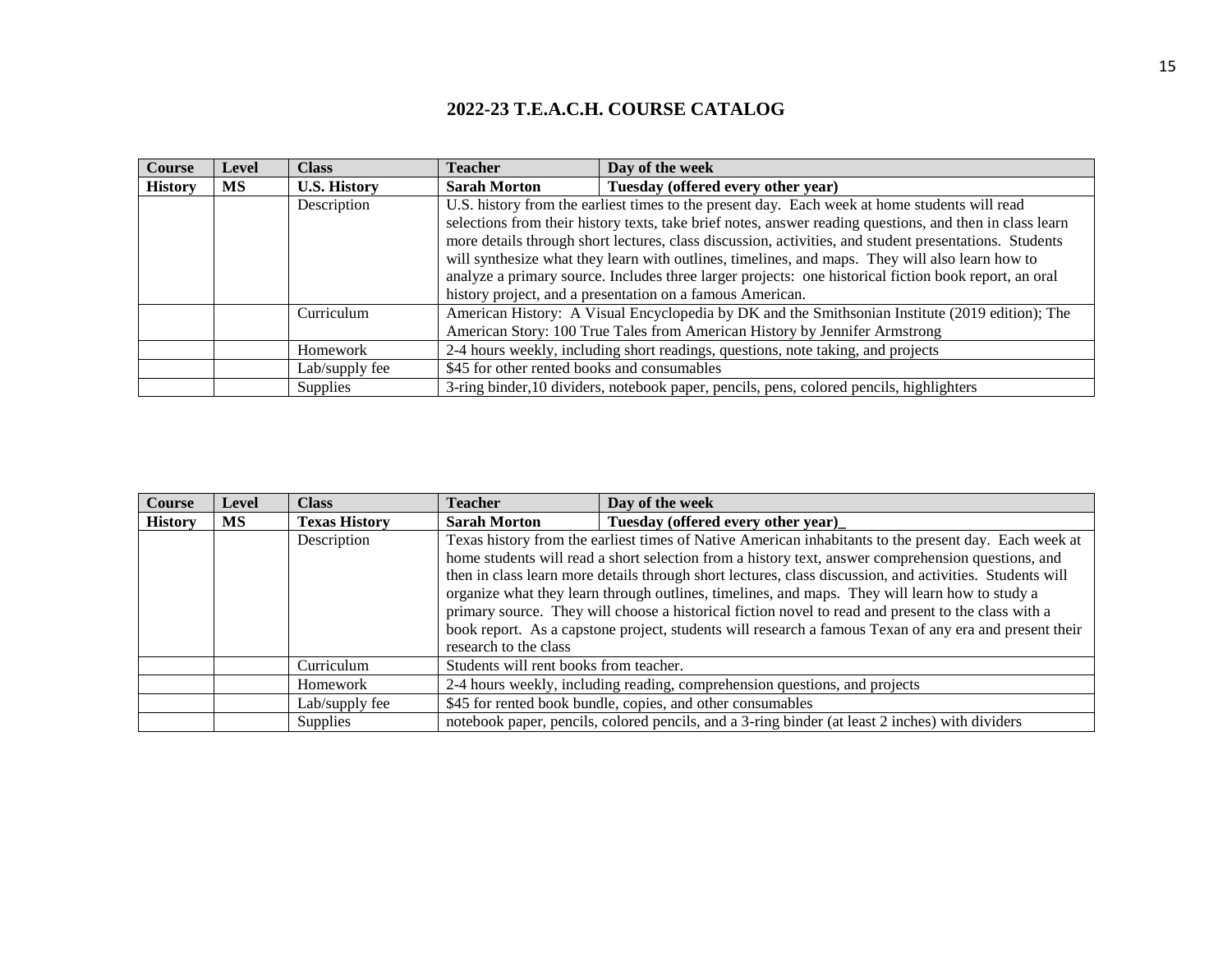| <b>Course</b>  | <b>Level</b> | <b>Class</b>           | <b>Teacher</b>                                                                                      | Day of the week                                                                                      |
|----------------|--------------|------------------------|-----------------------------------------------------------------------------------------------------|------------------------------------------------------------------------------------------------------|
| <b>History</b> | <b>MS/HS</b> | <b>World Geography</b> | <b>Sarah Morton</b>                                                                                 | <b>Thursday</b>                                                                                      |
|                |              | Description            |                                                                                                     | Learn about the diverse lands, peoples, and cultures of our Earth through a class filled with games, |
|                |              |                        | hands-on projects, and other activities.                                                            |                                                                                                      |
|                |              |                        |                                                                                                     |                                                                                                      |
|                |              | Curriculum             | National Geographic Student World Atlas, 5th or 6th Edition 2019 by National Kids (student edition, |                                                                                                      |
|                |              |                        | new/used)                                                                                           |                                                                                                      |
|                |              | Homework               | 2-3 hours a week of reading, answering questions, & projects                                        |                                                                                                      |
|                |              | Lab/supply fee         | \$50 for books and consumables                                                                      |                                                                                                      |
|                |              | <b>Supplies</b>        |                                                                                                     | 3 ring 2-inch binder, dividers, map pencils (NOT Rosecraft), Highlighter, Notebook paper, tracing    |
|                |              |                        |                                                                                                     | paper, pencil, blue/black pen, & binder pouch. MUST have a SEPARATE binder for geography class.      |
|                |              |                        |                                                                                                     | Teacher will provide dividers and page protectors.                                                   |

| <b>Course</b>  | <b>Level</b> | <b>Class</b>        | Teacher                                                                                                  | Day of the week                                           |
|----------------|--------------|---------------------|----------------------------------------------------------------------------------------------------------|-----------------------------------------------------------|
| <b>History</b> | <b>HS</b>    | <b>U.S. History</b> | <b>Donna Tarron</b>                                                                                      | Wednesdav                                                 |
|                |              | Description         | U.S. history from the earliest times to the present day. Each week at home students will read            |                                                           |
|                |              |                     | selections from their history texts, take brief notes, answer reading questions, and then in class learn |                                                           |
|                |              |                     | more details through short lectures, class discussion, activities, and student presentations. Students   |                                                           |
|                |              |                     | will synthesize what they learn with outlines, timelines, and maps. They will also learn how to          |                                                           |
|                |              |                     | analyze a primary source. Includes three larger projects: one historical fiction book report, an oral    |                                                           |
|                |              |                     |                                                                                                          | history project, and a presentation on a famous American. |
|                |              | Curriculum          | Provided my instructor                                                                                   |                                                           |
|                |              | Homework            | 2-5 hours weekly                                                                                         |                                                           |
|                |              | Lab/supply fee      | \$40                                                                                                     |                                                           |
|                |              | <b>Supplies</b>     | Notebook, Pen/Pencil, Internet Access                                                                    |                                                           |

| <b>Course</b>  | Level     | <b>Class</b>         | <b>Teacher</b>                        | Day of the week                                                                                                                                                                                     |
|----------------|-----------|----------------------|---------------------------------------|-----------------------------------------------------------------------------------------------------------------------------------------------------------------------------------------------------|
| <b>History</b> | <b>HS</b> | <b>World History</b> | Donna Tarron                          | Wednesdav                                                                                                                                                                                           |
|                |           | Description          |                                       | Zoom through World History by exploring cultures, people groups, and civilizations. Learn how<br>choices by real people change the course of human history, from the dawn of civilization to today. |
|                |           | Curriculum           | Provided by instructor                |                                                                                                                                                                                                     |
|                |           | Homework             | 2-5 hours weekly                      |                                                                                                                                                                                                     |
|                |           | Lab/supply fee       | \$40                                  |                                                                                                                                                                                                     |
|                |           | <b>Supplies</b>      | Notebook, Pen/Pencil, Internet Access |                                                                                                                                                                                                     |